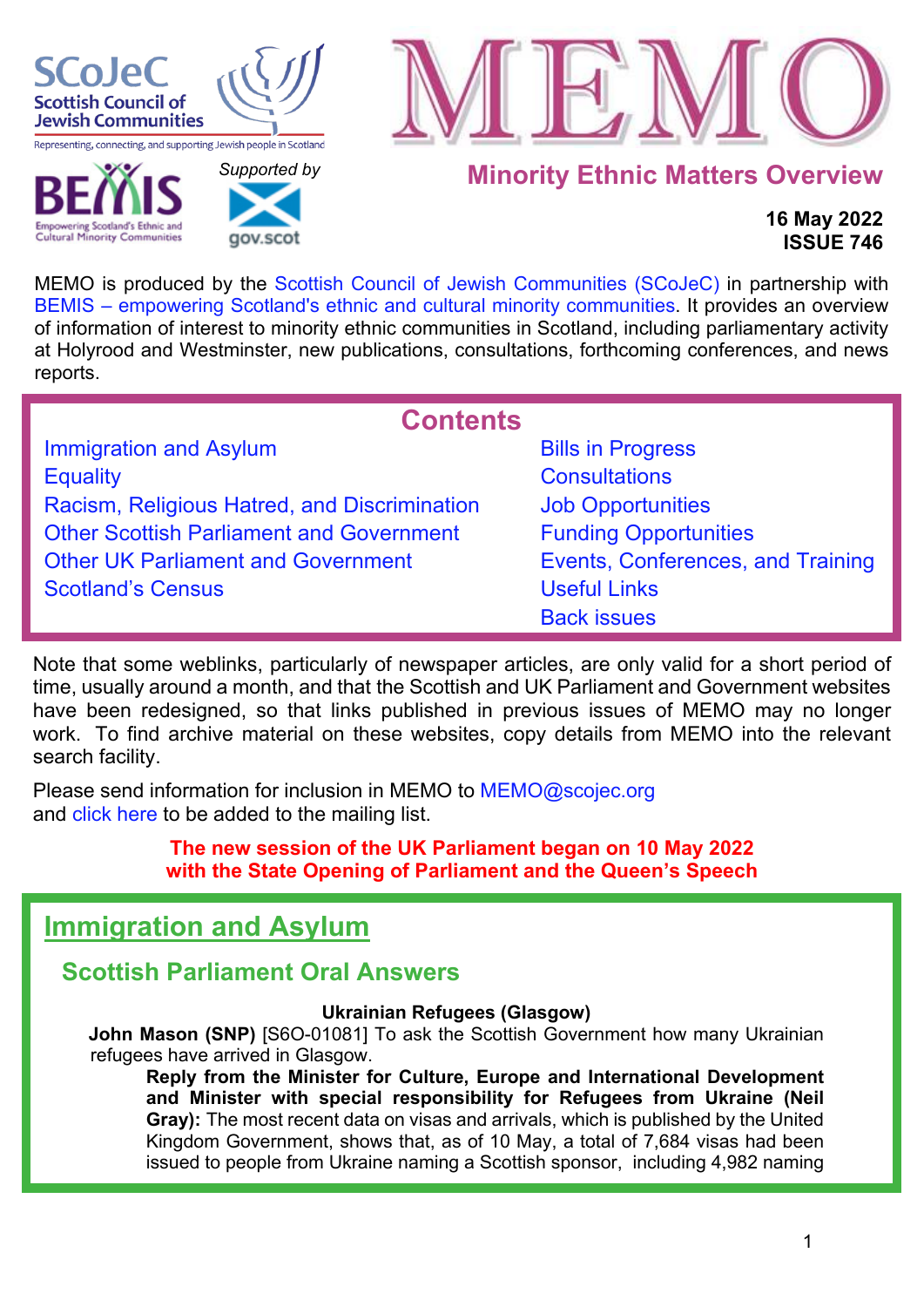the Scottish Government as the sponsor under the Ukraine sponsorship scheme. As of 10 May, 180 of those visas had been issued to postcodes within the Glasgow City Council authority, with 88 arrivals in the Glasgow city area having been reported. The total number of arrivals under the Ukraine sponsorship scheme for Scotland was reported at 2,126, 855 of whom had named the Scottish Government as their sponsor, with 1,271 naming a private sponsor.

**John Mason:** Can the minister give us an update on the welcome hub at Glasgow airport, the council's resettlement team and the provision of the £200 resettlement grant? Some people have had difficulty in getting that £200.

**Reply from Neil Gray:** … Nationally, more than 600 people have been triaged at Scotland's welcome hubs. Glasgow airport's hub has triaged more than 120 people. Welcome hubs and the support that they offer have been designed at pace in a constantly evolving environment, and the signage at Glasgow airport has been improved to ensure that arrivals can locate the welcome desk, where they will be directed to the welcome hub or given advice. I am grateful to our local authorities and third sector partners for making that possible.

The UK Government is responsible for funding the Ukraine sponsor schemes. We continue to seek clarity from the UK Government on funding mechanisms and reporting arrangements. In the meantime, local authorities are making up-front emergency payments and, where needed, we have worked with the Convention of Scottish Local Authorities to reassure councils that funding for the scheme will be provided by the UK Government.

[https://archive2021.parliament.scot/parliamentarybusiness/report.aspx?r=13739&i=1247](https://archive2021.parliament.scot/parliamentarybusiness/report.aspx?r=13739&i=124718#ScotParlOR) [18#ScotParlOR](https://archive2021.parliament.scot/parliamentarybusiness/report.aspx?r=13739&i=124718#ScotParlOR) 

#### **Ukrainian Refugees (Community Integration)**

**Bill Kidd (SNP)** [S6o-01082] To ask the Scottish Government what plans are in place to support community integration for Ukrainian refugees resettling in Scotland.

**Reply from the Minister for Culture, Europe and International Development and Minister with special responsibility for Refugees from Ukraine (Neil Gray):** We are working alongside local authorities and other partners to help displaced people from Ukraine integrate into communities, supporting them to settle here. Local authority caseworkers are in place to enable access to services, including healthcare, education, and employment and social security advice.

Our new Scots strategy provides a clear framework for integration and assists partners to make the best use of resources and expertise by promoting partnership approaches, joined-up working and early intervention. We have also provided £1.4 million to the Scottish Refugee Council for the expansion of its refugee integration service, as well as funding JustRight Scotland to provide free and confidential legal advice to Ukrainians seeking safety in Scotland.

**Bill Kidd:** Government guidance states that children who are unaccompanied, or who are accompanied by adults who are not their legal guardians, are the most vulnerable group of refugees arriving in Scotland. Will the Government develop plans to ensure that proactive efforts are made to reunite unaccompanied children with their parents, should such situations arise in Scotland? Will it also ensure that those who work with Ukrainian refugees, such as local council caseworkers, are trained to deal with the safeguarding concerns that are specific to unaccompanied children who do not speak English?

**Reply from Neil Gray:** … Sadly, the United Kingdom is in the unenviable position of being the only major European country without a legal route for unaccompanied children who do not have a prior familial connection. That position is untenable and exposes vulnerable children to preventable harm. I have raised the issue with UK ministers and have called for an urgent four nations meeting to agree what more can be done to provide sanctuary for those children. Scotland's priority will be to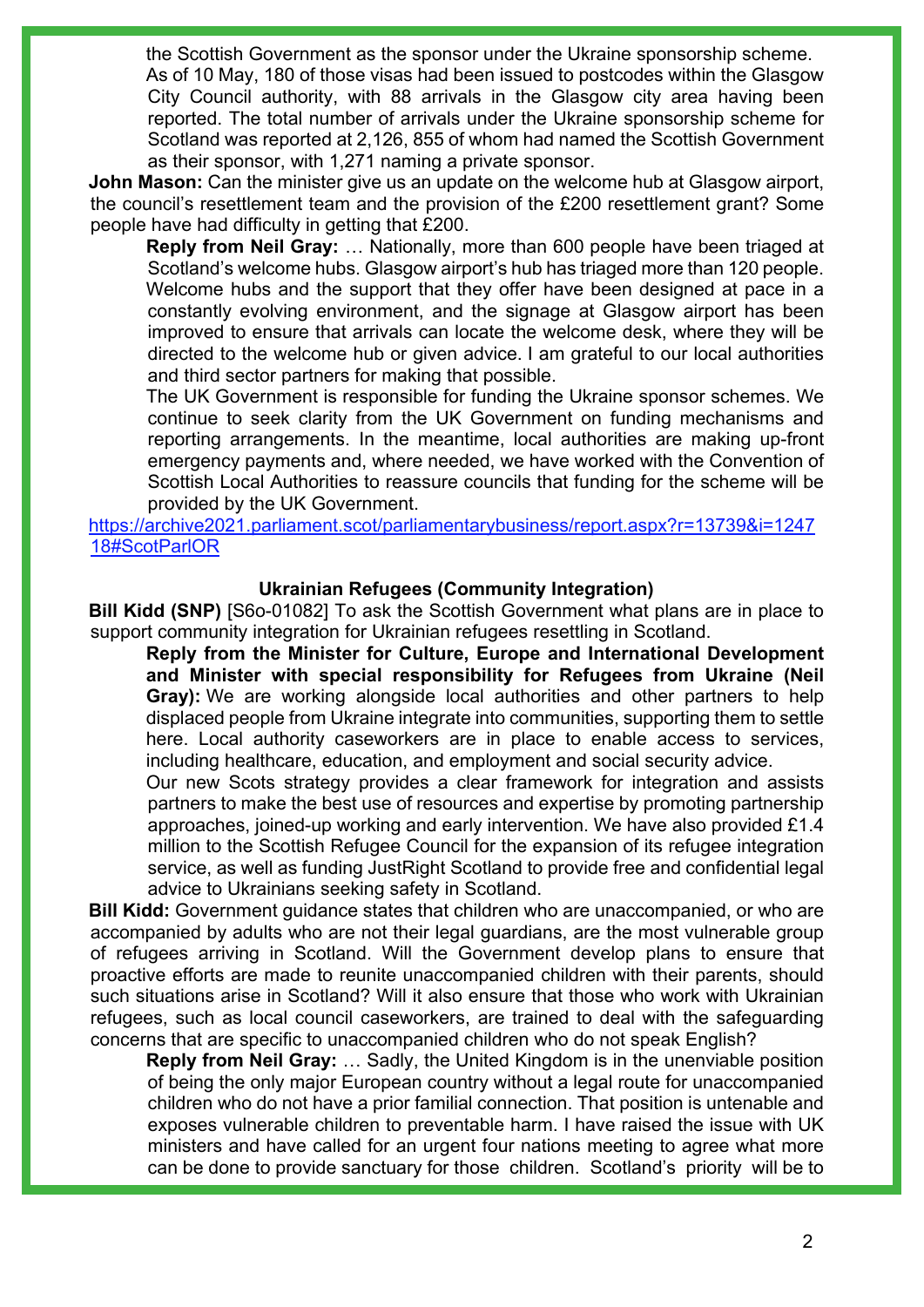ensure that children who arrive are safe and cared for.

The arrangements are considered to be temporary and are in place only until the children can return home safely, in accordance with international convention. We will continue to work with the Ukrainian authorities, operational partners and the third sector to support reunions for displaced, unaccompanied Ukrainian children.

[https://archive2021.parliament.scot/parliamentarybusiness/report.aspx?r=13739&i=1246](https://archive2021.parliament.scot/parliamentarybusiness/report.aspx?r=13739&i=124699#ScotParlOR) [99#ScotParlOR](https://archive2021.parliament.scot/parliamentarybusiness/report.aspx?r=13739&i=124699#ScotParlOR) 

*The New Scots Strategy, referred to above, can be read at <https://www.gov.scot/publications/new-scots-refugee-integration-strategy-2018-2022/>*

# **Scottish Parliament Written Answers**

# **Ukraine Sponsorship Scheme**

**Alex Cole-Hamilton (Liberal Democrat)** [S6W-08255] To ask the Scottish Government what processes are in place in the event that Ukrainian refugees and host families in Scotland, who have been matched through the Ukraine Sponsorship Scheme, have also applied through the Scottish Government's Super Sponsor Scheme.

**Reply from Neil Gray:** We set up the super sponsor scheme to remove the need for displaced people from Ukraine to have to apply for a visa with a named person as sponsor. When applying for their visa, displaced people can only select one sponsor – so they can select the Scottish Government as their sponsor or a specific individual host. Selecting the Scottish Government allows people to apply for their visa straight away, and not wait to be matched with an individual host. It also ensures that people are accommodated safely when they arrive, before being matched to longer-term accommodation.

[https://www.parliament.scot/chamber-and-committees/written-questions-and](https://www.parliament.scot/chamber-and-committees/written-questions-and-answers/question?ref=S6W-08255)[answers/question?ref=S6W-08255](https://www.parliament.scot/chamber-and-committees/written-questions-and-answers/question?ref=S6W-08255) 

### **Homes for Ukraine Scheme**

**Alex Cole-Hamilton (Liberal Democrat)** [S6W-08124] To ask the Scottish Government what information it has on the average length of time between someone in Scotland registering for the Homes for Ukraine scheme and being paired.

**Reply from Neil Gray:** The Homes for Ukraine scheme offers two routes by which displaced people can match with hosts in Scotland. Through the Home Office private sponsor scheme, people match directly with hosts in Scotland and make an application on that basis. The requirement for people to match with a private sponsor before entering the UK undoubtedly delays their progress.

This is why the Scottish Government offered to become a 'super sponsor'. Through the Scottish super sponsor scheme, people apply to come to Scotland without being required to find a host first. Once people are safely in Scotland, they are accommodated in temporary accommodation before being matched to long term accommodation that has been through appropriate safeguarding and suitability checks. The length of time these processes take can vary on a case by case basis. The key determinate of time remains the pace at which visas are processed and issued. If the UK Government will not follow the example of the EU and waive the requirement for visas, then they must grant them quickly. We stand ready to welcome people when they arrive in Scotland.

[https://www.parliament.scot/chamber-and-committees/written-questions-and](https://www.parliament.scot/chamber-and-committees/written-questions-and-answers/question?ref=S6W-08124)[answers/question?ref=S6W-08124](https://www.parliament.scot/chamber-and-committees/written-questions-and-answers/question?ref=S6W-08124)

*Information about the Homes for Ukraine Scheme, referred to above, can be read at <https://homesforukraine.campaign.gov.uk/>*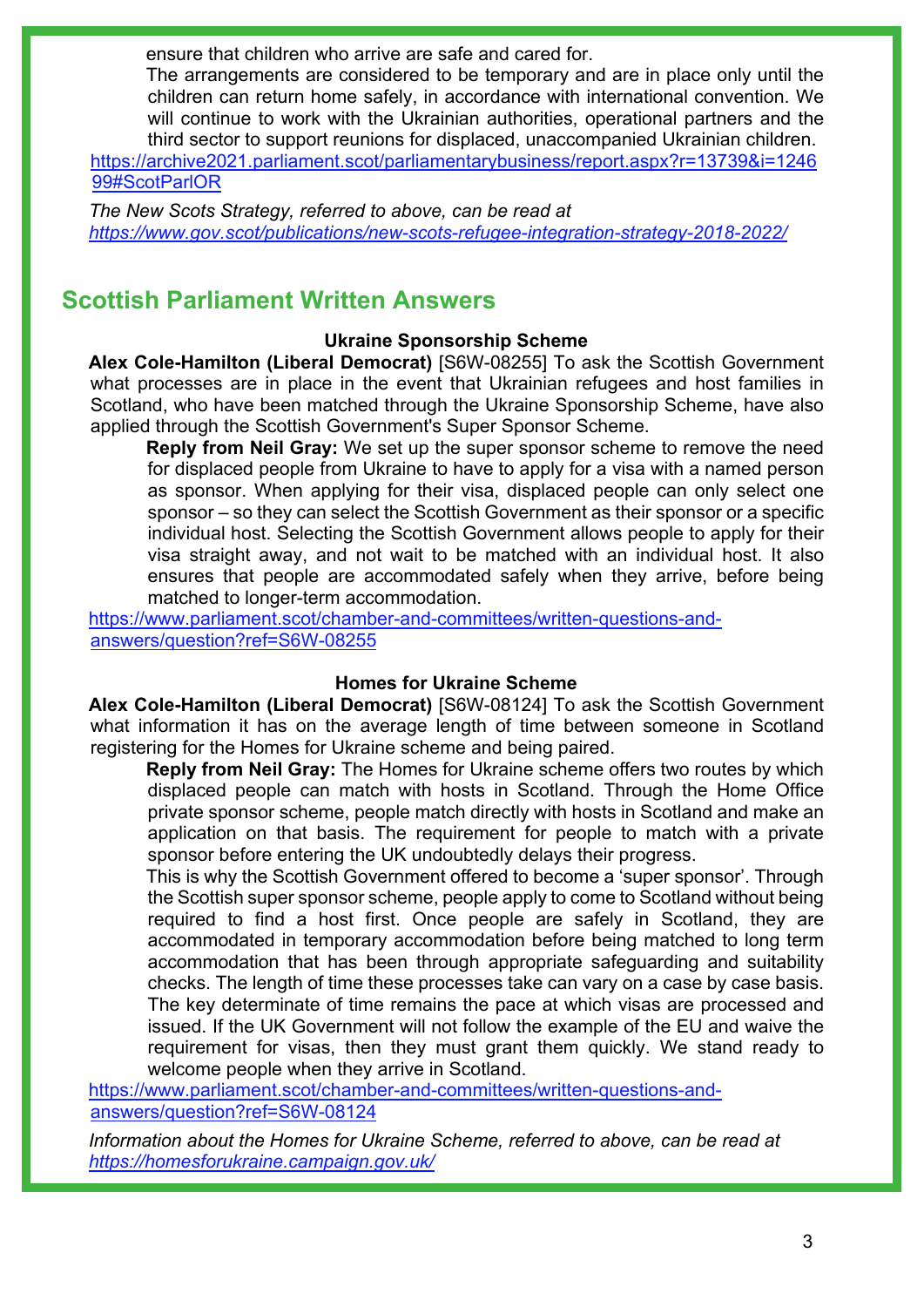### **Ukrainian Refugees: Helpline**

**Alex Cole-Hamilton (Liberal Democrat)** [S6W-08123] To ask the Scottish Government whether it will establish a helpline for any Ukrainian refugees in Scotland who may need advice about their accommodation and any difficulties that may arise.

**Reply from Neil Gray:** The Scottish Government has provided £1.4 million to the Scottish Refugee Council for the expansion of its Refugee Integration Service including qualified helpline advisers and caseworkers. People arriving from Ukraine will also be able to access help and support on an ongoing basis from local authority resettlement officers, and they will be able to raise accommodation concerns directly to their housing association or local authority provider.

[https://www.parliament.scot/chamber-and-committees/written-questions-and](https://www.parliament.scot/chamber-and-committees/written-questions-and-answers/question?ref=S6W-08123)[answers/question?ref=S6W-08123](https://www.parliament.scot/chamber-and-committees/written-questions-and-answers/question?ref=S6W-08123) 

# **Ukrainian Refugees: Mental Health**

**Sharon Dowey (Conservative)** [S6W-08173] To ask the Scottish Government how many mental health professionals (a) are available to help Ukrainian refugees and (b) it plans to recruit in the next 12 months.

**Reply from Kevin Stewart:** (a) Available Mental Health Professionals to help Ukrainian refugees;

The Scottish Government does not hold data on the Mental Health Professionals currently available to provide support to Ukrainian refugees.

We recognise the importance of providing a warm welcome to displaced Ukrainians coming to Scotland and recognise that they will have their own unique emotional needs. To support this, the Scottish Government has produced three psychological wellbeing information packs, one for those arriving from Ukraine, one for host families and one for services and staff providing care.

These resources explain the principles of Psychological first aid and provide links to further information sources which can be used to support psychological wellbeing and direct people to appropriate services and support including for example the Scottish Refugee Council. We are ensuring accessibility of this resource by creating an easy read version, along with Ukrainian and Russian translations of the pack.

We expect Ukrainians needing to engage mental health services to do so through the existing, established routes. Health Boards will ensure that people have access to a level of primary and secondary health care services designed to ensure that their health needs are identified and addressed appropriately and effectively. Health Boards have established protocols, working with Health & Social Partnerships and Local Authorities, to provide services to patients who are asylum seekers or refugees, as well as specific learning from both the Syrian Refugee Resettlement Programme and Afghan Relocation & Assistance Policy.

We are already increasing the funding and workforce delivering Psychological Therapies. Equipping those arriving, their hosts and Scottish services to care for the physical and mental wellbeing of those fleeing the war remains a priority.

(b) Recruitment in the next 12 months; The future recruitment plans for mental health professionals are an issue for Health Boards to address as employers. While the Scottish Government provides the policies, frameworks and resources for high quality healthcare, it is for each NHS Board to decide best how to utilise funding, facilities and staff while taking account of national and local priorities to meet local health needs. We expect NHS Boards to plan their facilities and workforce to deliver these services, ensuring the provision of safe, effective and high quality patient care, delivered by the right professional at the right time.

[https://www.parliament.scot/chamber-and-committees/written-questions-and](https://www.parliament.scot/chamber-and-committees/written-questions-and-answers/question?ref=S6W-08173)[answers/question?ref=S6W-08173](https://www.parliament.scot/chamber-and-committees/written-questions-and-answers/question?ref=S6W-08173)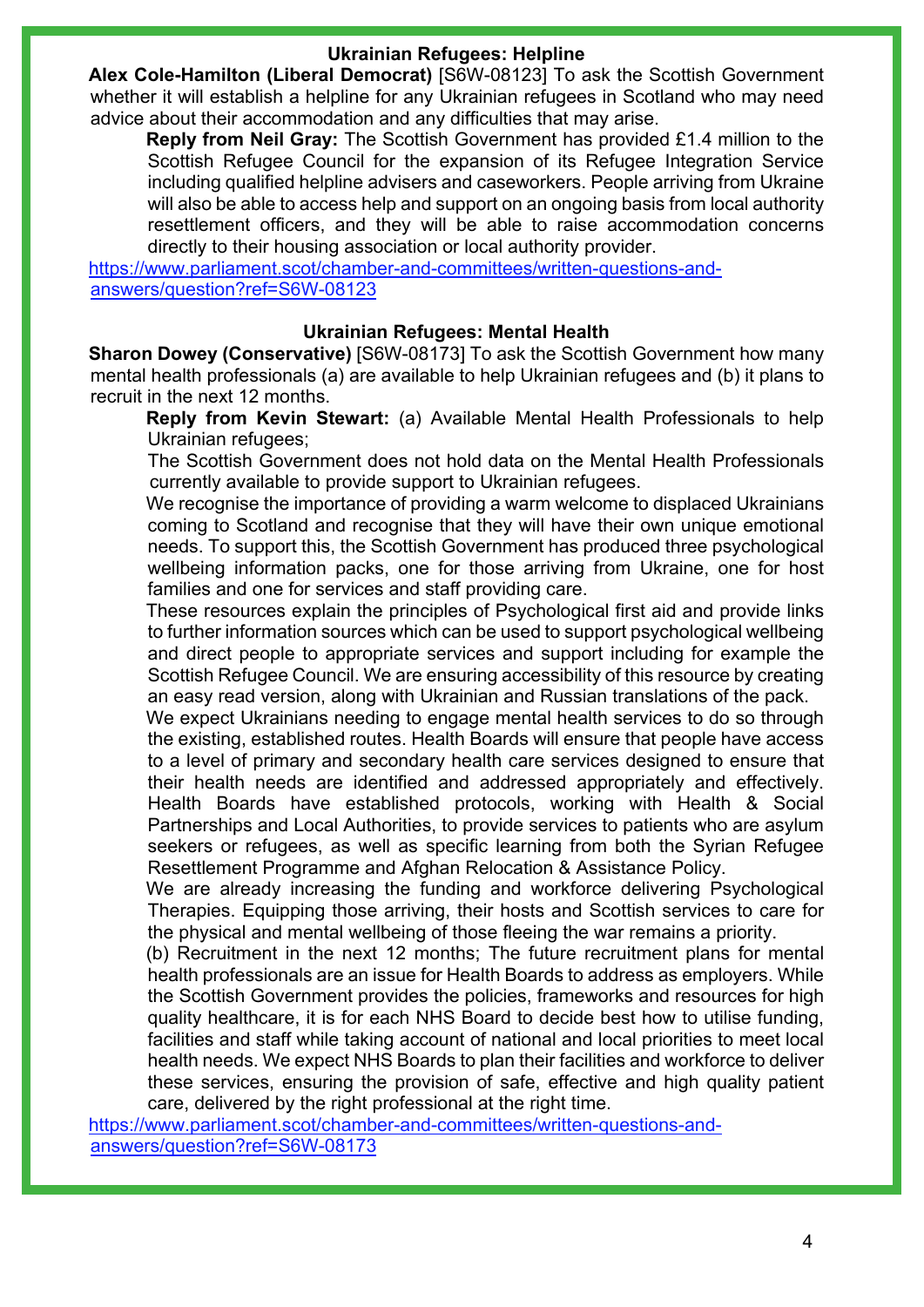# **UK Parliament, Ministerial Statement**

# **Statement of Changes in Immigration Rules**

# **The Parliamentary Under-Secretary of State for the Home Department (Kevin Foster)**

[HCWS10] … The changes reflect amendments required as a result of the Nationality and Borders Act 2022, to implement the reformed asylum system.

Significantly, we will introduce a differentiated asylum system as provided for by Section 12 of the 2022 Act. In order to do this, we will also introduce three new types of permission to stay where a person is granted on a protection route:

refugee permission to stay for group 1 refugees:

temporary refugee permission to stay for group 2 refugees: and

temporary humanitarian permission to stay for recipients of humanitarian protection

Different entitlements, in terms of period of grant, conditions of stay and access to family reunion, will be provided to refugees who did not come directly to the UK, did not claim asylum without delay or, in some cases, have not shown good cause for any illegal entry or presence in the UK. This supports our key principle of deterring dangerous journeys and encouraging asylum claims to be made in the first safe country an asylum seeker reaches: this is the fastest route to safety.

The current immigration rules do not define a "claim for humanitarian protection", therefore we will clearly outline the Government's definition of such a claim. Furthermore, some of the changes to humanitarian protection in the rules are necessary for the effective operation of the migration and economic development partnership with Rwanda in preventing unnecessary delays to removal. Currently, individuals may make a humanitarian protection claim against country of return (which under the definition would include Rwanda), that would require an assessment of whether the individual is a refugee. This runs counter to the object and purpose of the partnership, where responsibility for refugee status determination is transferred to Rwanda. We intend to clarify that a claim for humanitarian protection can only be made against country of origin (as is the case with asylum claims). The change does not prevent individuals from raising safety concerns about their removal and the specific circumstances of any individual will be considered before removal to ensure the removal is safe and meets the UK's legal obligations, including under the ECHR. These changes will be made from 11 May 2022. This is necessary and proportionate in order to provide clarity to applicants on the circumstances in which they can lodge a claim for humanitarian protection and to prevent unnecessary delays to removal under the UK-Rwanda partnership. Given the anticipated deterrent effect of the partnership on people smuggling, this will help to quickly reduce the number of dangerous journeys and save lives.

We will also introduce a provision to clarify the exceptional circumstances that may warrant a grant of permission to enter or stay in the UK for children seeking to join a refugee parent or relative. This change will help create more fairness, transparency, and consistency in decision making.

In addition, new immigration rules will come into effect which impose a visa regime on nationals of El Salvador.

Salvadoran nationals wishing to visit the UK will be required to obtain a visit visa from 11 May 2022. There will be a transition period: Salvadoran nationals who have pre-booked travel before 16:00 BST on 11 May, and will arrive in the UK before 8 June, will still be able to enter the UK without a visa. Any passengers with pre-booked travel arriving in the UK after 8 June and those who did not book travel before 16:00 on 11 May, will still require a visa to enter the UK.

This decision has been taken by Ministers across Government in light of increasing asylum claims from Salvadoran nationals in UK ports in recent years. There were 38 asylum claims made by Salvadoran nationals in 2017. This figure has sharply increased by 1,750% to reach 703 in 2021.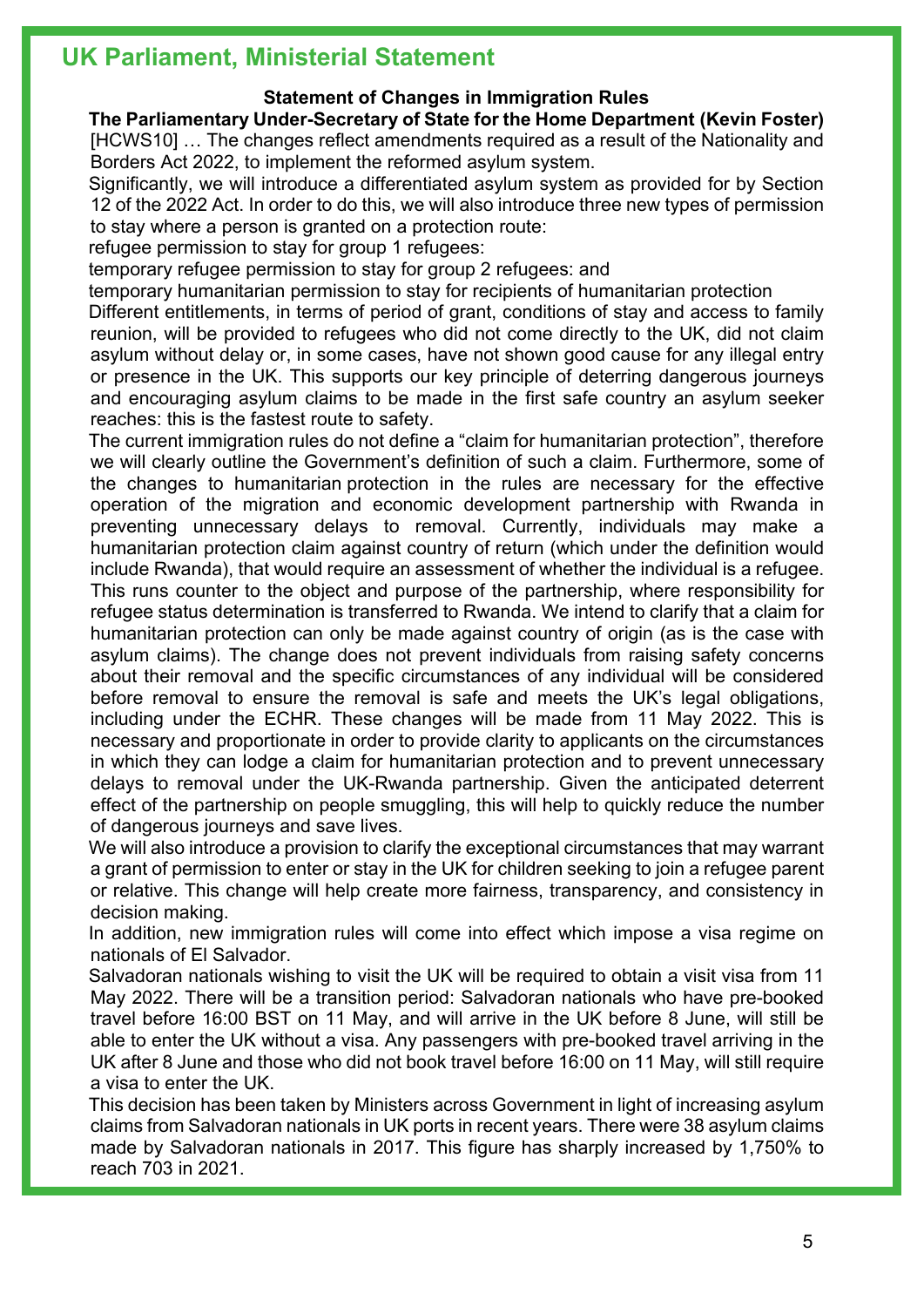Due to public policy reasons, the UK Government unilaterally suspended the existing visa treaty (1962) between the UK and El Salvador and will implement the immigration rules changes to impose the visa requirement immediately at 16:00 on 11 May.

Finally, eligible nationals from Bahrain and Saudi Arabia, will have access to the electronic visa waiver scheme. Nationals of Bahrain and Saudi Arabia will be able to visit the UK for up to six months for tourism, business, study or medical treatment. This brings the status of Bahrain and Saudi Arabia in line with Oman, UAE, Qatar and Kuwait who already benefit from the electronic visa waiver scheme. There is no requirement for applicants to provide biometrics, attend a visa application centre or hand in passports in advance of travel for an EVW as there is with visas. An EVW allows the holder to travel to the UK once and costs £30. Applicants only need to provide their travel details for pre-clearance 48 hours in advance of travel.

Visit visas are an important part of securing the UK's border and are an effective tool for the UK in reducing illegal immigration, tackling organised crime and protecting national security. The UK keeps its visa system under regular review. Decisions on changes are always taken in the round and reflect a range of factors. These will vary globally, but often include security, compliance, returns and prosperity.

The necessary changes to the immigration rules are being laid on 11 May 2022. For the changes regarding El Salvador, due to safeguarding the operation of the national immigration system, those changes will come into effect on 11 May 2022. The necessary changes to allow Bahrain and Saudi Arabia to access EVW come into effect on 1 June 2022. Given the anticipated deterrent effect of the partnership on people smuggling, and the need to quickly reduce the number of dangerous journeys and save lives, those changes to humanitarian protection claims necessary for the effective operation of the migration and economic development partnership with Rwanda in preventing unnecessary delays to removal will come into effect on 11 May 2022. The wider asylum changes come into effect on 28 June 2022.

[https://hansard.parliament.uk/commons/2022-05-](https://hansard.parliament.uk/commons/2022-05-11/debates/22051117000021/StatementOfChangesInImmigrationRules) [11/debates/22051117000021/StatementOfChangesInImmigrationRules](https://hansard.parliament.uk/commons/2022-05-11/debates/22051117000021/StatementOfChangesInImmigrationRules) 

# **UK Parliament Home Affairs Committee**

# **Evidence session on Asylum and Migration**

<https://committees.parliament.uk/oralevidence/10195/html/>

# **UK Parliament Early Day Motion**

**Chris Stephens (SNP)** [25] **Roza Salih's election as a Councillor in Scotland** – That this House celebrates the huge achievement of Roza Salih, a Kurdish-born, Scottish human rights activist and campaigner who has become the first former refugee to be elected as a local councillor in Scotland; congratulates Roza on her election on May 6 2022 to serve as a councillor for the Greater Pollok ward in Glasgow; welcomes the huge wealth of experience and talent that Roza will bring to the role; recognises her victory will inspire refugees and asylum seekers across the four nations of the UK; acknowledges the historical significance of this moment for Scotland; remembers Roza's first political campaign as a co-founder of the Glasgow Girls at just 15 with fellow pupils from Drumchapel High School who campaigned to stop the UK Border Force carrying out dawn raids and detaining and deporting children, and whose campaign successfully prevented the deportation of their school friend Agnesa Murselaj; and wishes Roza great success serving the people of Greater Pollok over the next five years. <https://edm.parliament.uk/early-day-motion/59727>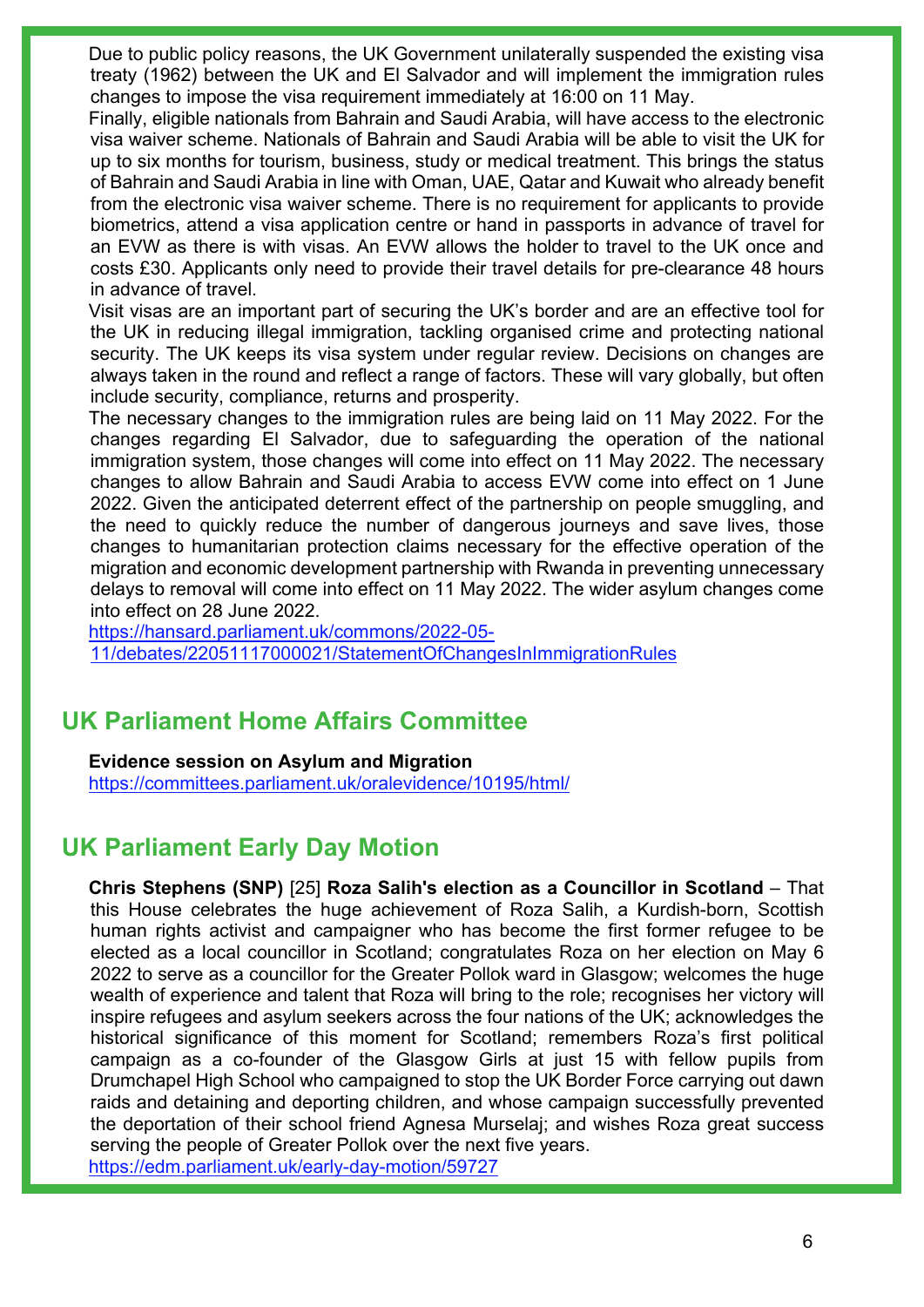# **Press Releases**

**First Illegal migrants told of impending removal to Rwanda** <https://www.gov.uk/government/news/first-illegal-migrants-told-of-impending-removal-to-rwanda>

**Inspection Report Published: An inspection of contingency asylum accommodation** [https://www.gov.uk/government/news/inspection-report-published-an-inspection-of](https://www.gov.uk/government/news/inspection-report-published-an-inspection-of-contingency-asylum-accommodation)[contingency-asylum-accommodation](https://www.gov.uk/government/news/inspection-report-published-an-inspection-of-contingency-asylum-accommodation) 

# **New Publications**

### **Migration and Economic Development Partnership with Rwanda: Equality Impact Assessment**

[https://assets.publishing.service.gov.uk/government/uploads/system/uploads/attachment](https://assets.publishing.service.gov.uk/government/uploads/system/uploads/attachment_data/file/1073994/equalities-impact-assessment-medp-rwanda.pdf) [\\_data/file/1073994/equalities-impact-assessment-medp-rwanda.pdf](https://assets.publishing.service.gov.uk/government/uploads/system/uploads/attachment_data/file/1073994/equalities-impact-assessment-medp-rwanda.pdf) 

**Migrants detected crossing the English Channel in small boats - daily data** [https://www.gov.uk/government/statistical-data-sets/migrants-detected-crossing-the](https://www.gov.uk/government/statistical-data-sets/migrants-detected-crossing-the-english-channel-in-small-boats)[english-channel-in-small-boats](https://www.gov.uk/government/statistical-data-sets/migrants-detected-crossing-the-english-channel-in-small-boats)

**Migrants detected crossing the English Channel in small boats - weekly data**

[https://www.gov.uk/government/statistics/migrants-detected-crossing-the-english](https://www.gov.uk/government/statistics/migrants-detected-crossing-the-english-channel-in-small-boats-weekly-data)[channel-in-small-boats-weekly-data](https://www.gov.uk/government/statistics/migrants-detected-crossing-the-english-channel-in-small-boats-weekly-data) 

### **Windrush Lessons Learned Review: letter to UK Government**

<https://www.gov.scot/publications/windrush-lessons-learned-review-letter-to-uk-government/>

### **EU Settlement Scheme statistics, April 2022**

[https://www.gov.uk/government/statistics/eu-settlement-scheme-statistics-april-2022/eu](https://www.gov.uk/government/statistics/eu-settlement-scheme-statistics-april-2022/eu-settlement-scheme-statistics-april-2022)[settlement-scheme-statistics-april-2022](https://www.gov.uk/government/statistics/eu-settlement-scheme-statistics-april-2022/eu-settlement-scheme-statistics-april-2022)

### **Ukraine Super Sponsor Scheme: guidance for hosts**

<https://www.gov.scot/publications/ukraine-super-sponsor-scheme-guidance-for-hosts/>

# **Immigration information for Ukrainians: next steps after arriving in the UK**

[https://www.gov.uk/government/publications/immigration-information-for-ukrainians-in](https://www.gov.uk/government/publications/immigration-information-for-ukrainians-in-the-uk-your-next-steps/immigration-information-for-ukrainians-next-steps-after-arriving-in-the-uk-accessible-version)[the-uk-your-next-steps/immigration-information-for-ukrainians-next-steps-after-arriving](https://www.gov.uk/government/publications/immigration-information-for-ukrainians-in-the-uk-your-next-steps/immigration-information-for-ukrainians-next-steps-after-arriving-in-the-uk-accessible-version)[in-the-uk-accessible-version](https://www.gov.uk/government/publications/immigration-information-for-ukrainians-in-the-uk-your-next-steps/immigration-information-for-ukrainians-next-steps-after-arriving-in-the-uk-accessible-version)

#### **Visas issued for Homes for Ukraine sponsorship scheme by country, upper and lower tier local authority (10 May 2022)**

[https://assets.publishing.service.gov.uk/government/uploads/system/uploads/attachment](https://assets.publishing.service.gov.uk/government/uploads/system/uploads/attachment_data/file/1074692/Ukraine_sponsorship_scheme_-_visa_data_10th_May_2022.ods) data/file/1074692/Ukraine\_sponsorship\_scheme\_-\_visa\_data\_10th\_May\_2022.ods

# **Return Versus onward Migration: Go Back or Move On?**

<https://onlinelibrary.wiley.com/doi/full/10.1111/roiw.12590>

**An inspection of contingency asylum accommodation May 2021 – November 2021** [https://assets.publishing.service.gov.uk/government/uploads/system/uploads/attachment](https://assets.publishing.service.gov.uk/government/uploads/system/uploads/attachment_data/file/1074799/An_inspection_of_contingency_asylum_accommodation.pdf) data/file/1074799/An\_inspection\_of\_contingency\_asylum\_accommodation.pdf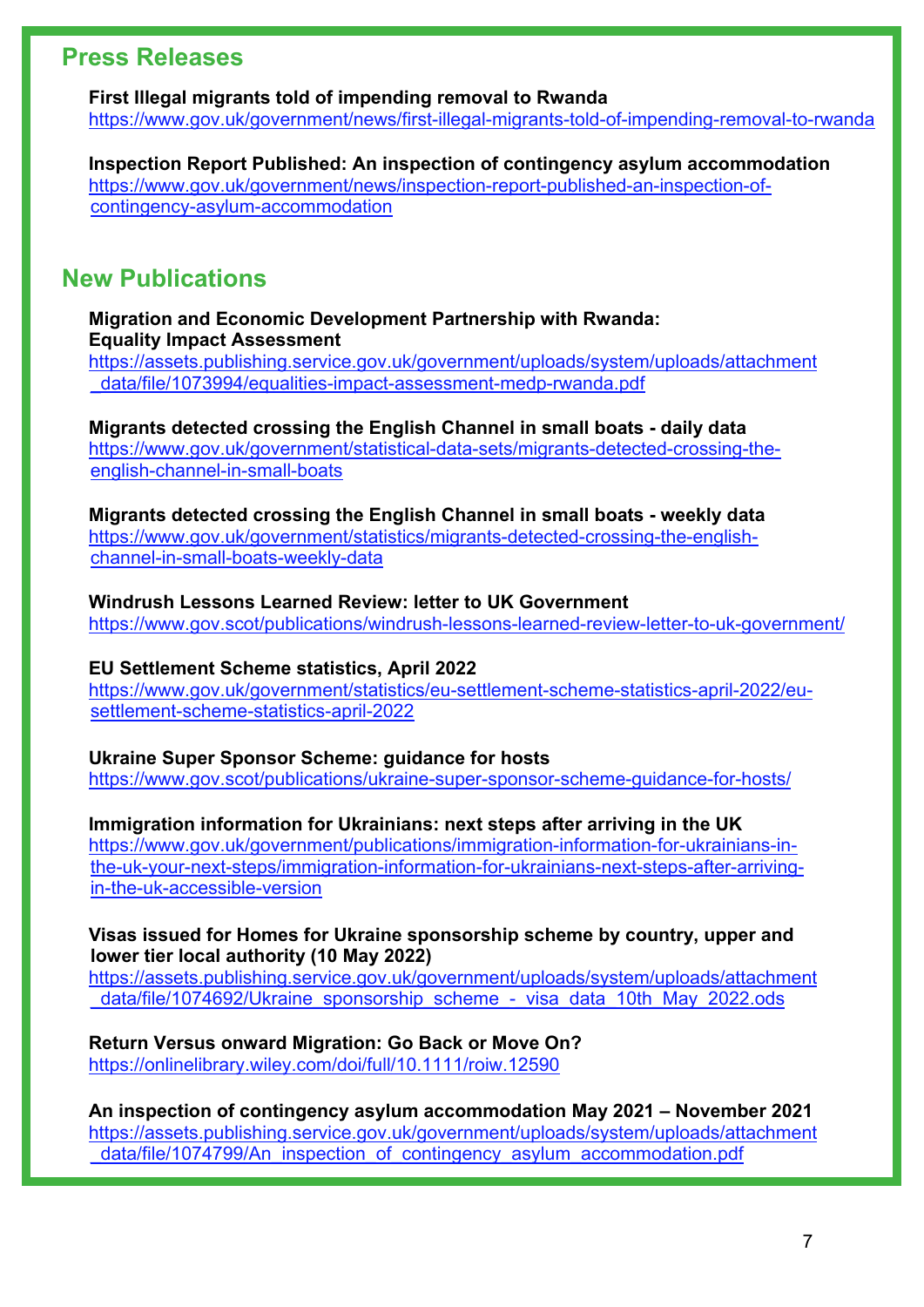**Government response to the ICIBI's report: 'An inspection of contingency asylum accommodation (May 2021 to November 2021)'**

[https://www.gov.uk/government/publications/response-to-an-inspection-of](https://www.gov.uk/government/publications/response-to-an-inspection-of-contingency-asylum-accommodation-hotels/response-to-the-icibis-report-an-inspection-of-contingency-asylum-accommodation-may-2021-to-november-2021)[contingency-asylum-accommodation-hotels/response-to-the-icibis-report-an](https://www.gov.uk/government/publications/response-to-an-inspection-of-contingency-asylum-accommodation-hotels/response-to-the-icibis-report-an-inspection-of-contingency-asylum-accommodation-may-2021-to-november-2021)[inspection-of-contingency-asylum-accommodation-may-2021-to-november-2021](https://www.gov.uk/government/publications/response-to-an-inspection-of-contingency-asylum-accommodation-hotels/response-to-the-icibis-report-an-inspection-of-contingency-asylum-accommodation-may-2021-to-november-2021) 

# **News: Rwanda Refugee Policy**

**Boris Johnson: Fifty migrants told they will be sent to Rwanda** <https://www.bbc.com/news/uk-61447106>

**Fifty people to be sent to Rwanda in a fortnight, says Boris Johnson**  [https://www.theguardian.com/uk-news/2022/may/14/fifty-migrants-to-be-sent-from-uk-to](https://www.theguardian.com/uk-news/2022/may/14/fifty-migrants-to-be-sent-from-uk-to-rwanda-in-a-fortnight-says-boris-johnson)[rwanda-in-a-fortnight-says-boris-johnson](https://www.theguardian.com/uk-news/2022/may/14/fifty-migrants-to-be-sent-from-uk-to-rwanda-in-a-fortnight-says-boris-johnson)

**Fifty migrants told they will be sent to Rwanda, Boris Johnson says**  [https://www.independent.co.uk/news/uk/politics/fifty-migrants-rwanda-boris-johnson](https://www.independent.co.uk/news/uk/politics/fifty-migrants-rwanda-boris-johnson-b2078935.html)[b2078935.html](https://www.independent.co.uk/news/uk/politics/fifty-migrants-rwanda-boris-johnson-b2078935.html)

**First Channel migrants bound for Rwanda on one-way tickets set to learn their fate** [https://www.telegraph.co.uk/politics/2022/05/08/first-channel-migrants-bound-rwanda](https://www.telegraph.co.uk/politics/2022/05/08/first-channel-migrants-bound-rwanda-one-way-tickets-set-learn/)[one-way-tickets-set-learn/](https://www.telegraph.co.uk/politics/2022/05/08/first-channel-migrants-bound-rwanda-one-way-tickets-set-learn/)

**Female Channel migrants and their children will be sent to Rwanda too – in the name of equality**

[https://www.telegraph.co.uk/news/2022/05/10/female-channel-migrants-children-will](https://www.telegraph.co.uk/news/2022/05/10/female-channel-migrants-children-will-sent-rwanda-name-equality/)[sent-rwanda-name-equality/](https://www.telegraph.co.uk/news/2022/05/10/female-channel-migrants-children-will-sent-rwanda-name-equality/)

**Channel migrants will have one week to argue against being sent to Rwanda** [https://www.telegraph.co.uk/news/2022/05/09/channel-migrants-will-have-one-week](https://www.telegraph.co.uk/news/2022/05/09/channel-migrants-will-have-one-week-argue-against-sent-rwanda/)[argue-against-sent-rwanda/](https://www.telegraph.co.uk/news/2022/05/09/channel-migrants-will-have-one-week-argue-against-sent-rwanda/)

**Home Office admits LGBTQI+ refugees could be persecuted if sent to Rwanda**  [https://www.theguardian.com/uk-news/2022/may/10/home-office-admits-gay-lesbian](https://www.theguardian.com/uk-news/2022/may/10/home-office-admits-gay-lesbian-refugees-could-be-persecuted-sent-rwanda)[refugees-could-be-persecuted-sent-rwanda](https://www.theguardian.com/uk-news/2022/may/10/home-office-admits-gay-lesbian-refugees-could-be-persecuted-sent-rwanda)

**Home Office admits LGBT refugees sent to Rwanda could face sexual persecution**  [https://www.independent.co.uk/news/uk/home-news/home-office-rwanda-priti-patel](https://www.independent.co.uk/news/uk/home-news/home-office-rwanda-priti-patel-refugees-lgbt-b2075420.html)[refugees-lgbt-b2075420.html](https://www.independent.co.uk/news/uk/home-news/home-office-rwanda-priti-patel-refugees-lgbt-b2075420.html)

**Priti Patel insists Rwanda deal will send 'clear signal' as English Channel crossings hit new record** 

[https://www.independent.co.uk/news/uk/politics/priti-patel-rwanda-channel-crossings](https://www.independent.co.uk/news/uk/politics/priti-patel-rwanda-channel-crossings-b2075062.html)[b2075062.html](https://www.independent.co.uk/news/uk/politics/priti-patel-rwanda-channel-crossings-b2075062.html)

**Home Office unable to show evidence Rwanda policy will cut Channel crossings**  [https://www.independent.co.uk/news/uk/rwanda-home-office-priti-patel-diana-johnson](https://www.independent.co.uk/news/uk/rwanda-home-office-priti-patel-diana-johnson-british-red-cross-b2076519.html)[british-red-cross-b2076519.html](https://www.independent.co.uk/news/uk/rwanda-home-office-priti-patel-diana-johnson-british-red-cross-b2076519.html)

**Rwanda asylum plan will take time to implement - Priti Patel** <https://www.bbc.com/news/uk-61382752>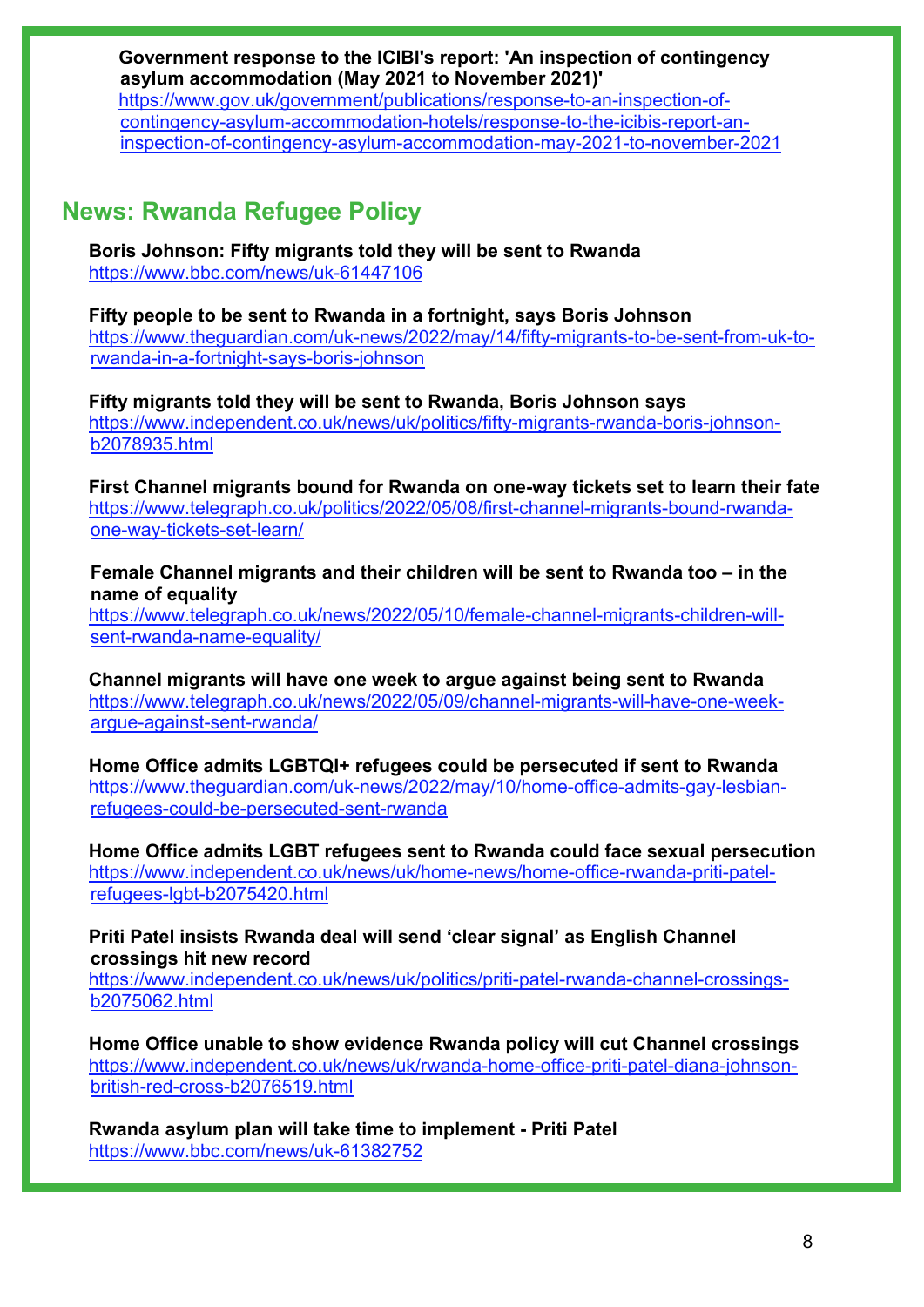**Priti Patel blames lawyers as she admits Rwanda plan will 'take time'** [https://www.theguardian.com/politics/2022/may/10/priti-patel-blames-specialist-lawyers](https://www.theguardian.com/politics/2022/may/10/priti-patel-blames-specialist-lawyers-rwanda-plan-delays)[rwanda-plan-delays](https://www.theguardian.com/politics/2022/may/10/priti-patel-blames-specialist-lawyers-rwanda-plan-delays)

**Priti Patel's Rwanda plan for UK asylum seekers faces its first legal challenge** [https://www.theguardian.com/world/2022/may/07/priti-patels-rwanda-plan-for-uk-asylum](https://www.theguardian.com/world/2022/may/07/priti-patels-rwanda-plan-for-uk-asylum-seekers-faces-its-first-legal-challenge)[seekers-faces-its-first-legal-challenge](https://www.theguardian.com/world/2022/may/07/priti-patels-rwanda-plan-for-uk-asylum-seekers-faces-its-first-legal-challenge)

**Critics hit out at Government's Rwanda plans over human rights concerns**  [https://www.independent.co.uk/news/uk/home-office-rwanda-priti-patel-kit-malthouse](https://www.independent.co.uk/news/uk/home-office-rwanda-priti-patel-kit-malthouse-government-b2075958.html)[government-b2075958.html](https://www.independent.co.uk/news/uk/home-office-rwanda-priti-patel-kit-malthouse-government-b2075958.html)

**Threat of being sent to Rwanda 'harming health of UK asylum seekers'**  [https://www.theguardian.com/world/2022/may/11/threat-of-being-sent-to-rwanda](https://www.theguardian.com/world/2022/may/11/threat-of-being-sent-to-rwanda-harming-health-of-uk-asylum-seekers)[harming-health-of-uk-asylum-seekers](https://www.theguardian.com/world/2022/may/11/threat-of-being-sent-to-rwanda-harming-health-of-uk-asylum-seekers)

**Fears of deportation and harsh treatment putting asylum seekers at even greater risk of poverty and exploitation, warn British Red Cross and Refugee Council** [https://www.redcross.org.uk/about-us/news-and-media/media-centre/press](https://www.redcross.org.uk/about-us/news-and-media/media-centre/press-releases/fears-of-deportation-put-asylum-seekers-at-risk)[releases/fears-of-deportation-put-asylum-seekers-at-risk](https://www.redcross.org.uk/about-us/news-and-media/media-centre/press-releases/fears-of-deportation-put-asylum-seekers-at-risk) 

**Asylum seekers in UK 'going underground' over fears of being deported to Rwanda**  [https://www.independent.co.uk/news/uk/home-news/rwanda-asylum-seekers](https://www.independent.co.uk/news/uk/home-news/rwanda-asylum-seekers-underground-home-office-uk-b2076331.html)[underground-home-office-uk-b2076331.html](https://www.independent.co.uk/news/uk/home-news/rwanda-asylum-seekers-underground-home-office-uk-b2076331.html)

**Asylum seekers 'in hiding to avoid Rwanda ruling'**  <https://www.thetimes.co.uk/article/asylum-seekers-in-hiding-to-avoid-rwanda-ruling-dss3bnjgr>

**People smugglers tell Channel migrants to relax, Rwanda plan is nonsense**  [https://www.thetimes.co.uk/article/people-smugglers-tell-channel-migrants-to-relax](https://www.thetimes.co.uk/article/people-smugglers-tell-channel-migrants-to-relax-rwanda-plan-is-nonsense-2mhr7tccv)[rwanda-plan-is-nonsense-2mhr7tccv](https://www.thetimes.co.uk/article/people-smugglers-tell-channel-migrants-to-relax-rwanda-plan-is-nonsense-2mhr7tccv)

**Sending migrants to Rwanda will cost same as housing them in UK**  [https://www.thetimes.co.uk/article/sending-migrants-to-rwanda-will-cost-same-as](https://www.thetimes.co.uk/article/sending-migrants-to-rwanda-will-cost-same-as-housing-them-in-uk-v7qpl6bxm)[housing-them-in-uk-v7qpl6bxm](https://www.thetimes.co.uk/article/sending-migrants-to-rwanda-will-cost-same-as-housing-them-in-uk-v7qpl6bxm)

**Two thirds of asylum seekers in Rwanda are rejected, Home Office document reveals**  [https://www.independent.co.uk/news/uk/home-news/rwanda-asylum-seekers-home](https://www.independent.co.uk/news/uk/home-news/rwanda-asylum-seekers-home-office-uk-b2075674.html)[office-uk-b2075674.html](https://www.independent.co.uk/news/uk/home-news/rwanda-asylum-seekers-home-office-uk-b2075674.html)

# **News: Ukraine**

**Ukraine refugees who enter UK via Ireland may be sent to Rwanda, MPs told**  [https://www.theguardian.com/uk-news/2022/may/11/ukraine-refugees-who-enter-uk-via](https://www.theguardian.com/uk-news/2022/may/11/ukraine-refugees-who-enter-uk-via-ireland-may-be-sent-to-rwanda-mps-told)[ireland-may-be-sent-to-rwanda-mps-told](https://www.theguardian.com/uk-news/2022/may/11/ukraine-refugees-who-enter-uk-via-ireland-may-be-sent-to-rwanda-mps-told)

**Minister refuses to rule out that Ukrainian refugees could be deported to Rwanda**  [https://www.independent.co.uk/news/uk/politics/ukraine-rwanda-refugees-tom-pursglove](https://www.independent.co.uk/news/uk/politics/ukraine-rwanda-refugees-tom-pursglove-home-office-uk-b2076493.html)[home-office-uk-b2076493.html](https://www.independent.co.uk/news/uk/politics/ukraine-rwanda-refugees-tom-pursglove-home-office-uk-b2076493.html)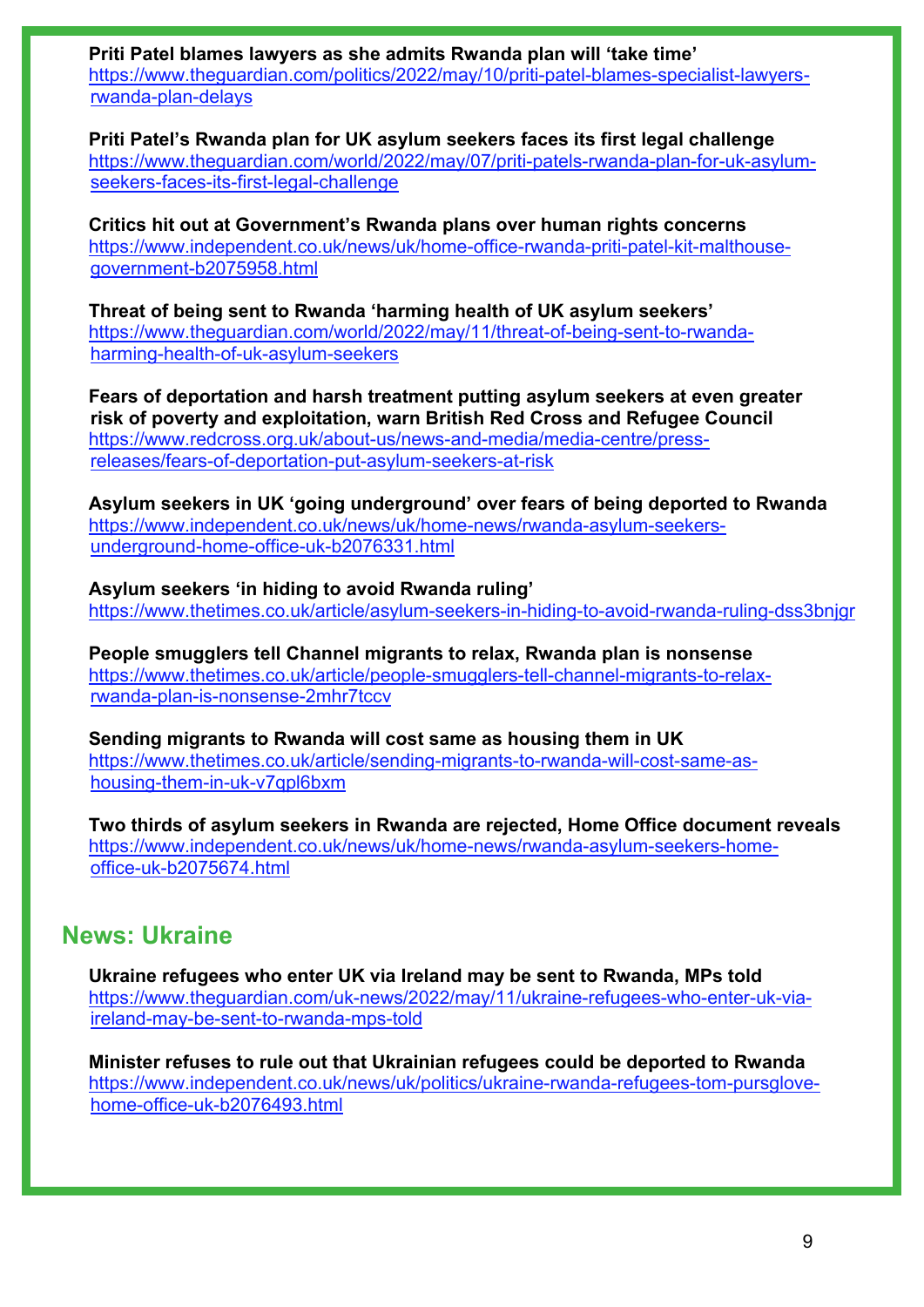**Ukraine refugees could end up being sent to Rwanda, admits Home Office** [https://www.telegraph.co.uk/politics/2022/05/11/ukraine-refugees-entering-uk-illegally](https://www.telegraph.co.uk/politics/2022/05/11/ukraine-refugees-entering-uk-illegally-via-northern-ireland/)[via-northern-ireland/](https://www.telegraph.co.uk/politics/2022/05/11/ukraine-refugees-entering-uk-illegally-via-northern-ireland/)

**Ukrainian refugees face added trauma of UK's bureaucratic nightmare**  [https://www.theguardian.com/world/2022/may/09/ukrainian-refugees-face-added-trauma](https://www.theguardian.com/world/2022/may/09/ukrainian-refugees-face-added-trauma-of-uks-bureaucratic-nightmare)[of-uks-bureaucratic-nightmare](https://www.theguardian.com/world/2022/may/09/ukrainian-refugees-face-added-trauma-of-uks-bureaucratic-nightmare)

**The Ukrainian children at the mercy of UK's refugee scheme** [https://www.theguardian.com/uk-news/2022/may/05/ukrainian-children-at-mercy-of-uk](https://www.theguardian.com/uk-news/2022/may/05/ukrainian-children-at-mercy-of-uk-refugee-scheme-homes-for-ukraine)[refugee-scheme-homes-for-ukraine](https://www.theguardian.com/uk-news/2022/may/05/ukrainian-children-at-mercy-of-uk-refugee-scheme-homes-for-ukraine) 

**Hundreds of Ukrainian refugees removed from UK's 'unsuitable' housing sponsors** [https://www.theguardian.com/uk-news/2022/may/08/hundreds-of-ukrainian-refugees](https://www.theguardian.com/uk-news/2022/may/08/hundreds-of-ukrainian-refugees-removed-from-uks-unsuitable-housing-sponsors)[removed-from-uks-unsuitable-housing-sponsors](https://www.theguardian.com/uk-news/2022/may/08/hundreds-of-ukrainian-refugees-removed-from-uks-unsuitable-housing-sponsors)

**Ukrainian refugee families could get host who failed DBS check, says council**  [https://www.theguardian.com/uk-news/2022/may/11/ukrainian-refugee-families-could](https://www.theguardian.com/uk-news/2022/may/11/ukrainian-refugee-families-could-get-host-who-failed-dbs-check-says-council)[get-host-who-failed-dbs-check-says-council](https://www.theguardian.com/uk-news/2022/may/11/ukrainian-refugee-families-could-get-host-who-failed-dbs-check-says-council)

**Ukrainian refugees placed with unvetted hosts as councils still waiting for funding**  [https://www.independent.co.uk/news/uk/home-news/ukraine-refugees-sponsorship](https://www.independent.co.uk/news/uk/home-news/ukraine-refugees-sponsorship-hosts-councils-uk-b2068498.html)[hosts-councils-uk-b2068498.html](https://www.independent.co.uk/news/uk/home-news/ukraine-refugees-sponsorship-hosts-councils-uk-b2068498.html)

**Ukraine-Russia: Woman opens up on 40-day battle to get mother's visa approved** [https://www.scotsman.com/news/world/ukraine-russia-woman-opens-up-on-40-day](https://www.scotsman.com/news/world/ukraine-russia-woman-opens-up-on-40-day-battle-to-get-mothers-visa-approved-3686597)[battle-to-get-mothers-visa-approved-3686597](https://www.scotsman.com/news/world/ukraine-russia-woman-opens-up-on-40-day-battle-to-get-mothers-visa-approved-3686597)

**Russia-Ukraine: 75-year-old Scot who travelled to Germany to help refugees navigate visa application brands system 'embarrassment'** [https://www.scotsman.com/news/world/russia-ukraine-75-year-old-scot-who-travelled-to](https://www.scotsman.com/news/world/russia-ukraine-75-year-old-scot-who-travelled-to-germany-to-help-refugees-navigate-visa-application-brands-system-embarrassment-3693671)[germany-to-help-refugees-navigate-visa-application-brands-system-embarrassment-3693671](https://www.scotsman.com/news/world/russia-ukraine-75-year-old-scot-who-travelled-to-germany-to-help-refugees-navigate-visa-application-brands-system-embarrassment-3693671)

**The five-year-old Ukrainian learning to love Scotland** <https://www.bbc.com/news/uk-scotland-61422554>

**Ukrainian refugees in Manchester given free walking tour by volunteers**  [https://www.independent.co.uk/news/uk/manchester-families-alan-turing-north-west](https://www.independent.co.uk/news/uk/manchester-families-alan-turing-north-west-hacienda-b2078485.html)[hacienda-b2078485.html](https://www.independent.co.uk/news/uk/manchester-families-alan-turing-north-west-hacienda-b2078485.html)

**'We feel safe here': Ukrainian refugees meet PM at Downing Street**  [https://www.independent.co.uk/news/uk/boris-johnson-prime-minister-downing-street](https://www.independent.co.uk/news/uk/boris-johnson-prime-minister-downing-street-homes-uk-government-b2078704.html)[homes-uk-government-b2078704.html](https://www.independent.co.uk/news/uk/boris-johnson-prime-minister-downing-street-homes-uk-government-b2078704.html)

# **News: Other Immigration and Asylum**

**Refugees, asylum seekers, elderly and disabled people to get free Edinburgh Festival Fringe days out this summer**

[https://www.scotsman.com/whats-on/arts-and-entertainment/refugees-asylum-seekers-elderly](https://www.scotsman.com/whats-on/arts-and-entertainment/refugees-asylum-seekers-elderly-and-disabled-people-to-get-free-edinburgh-festival-fringe-days-out-this-summer-3692732)[and-disabled-people-to-get-free-edinburgh-festival-fringe-days-out-this-summer-3692732](https://www.scotsman.com/whats-on/arts-and-entertainment/refugees-asylum-seekers-elderly-and-disabled-people-to-get-free-edinburgh-festival-fringe-days-out-this-summer-3692732)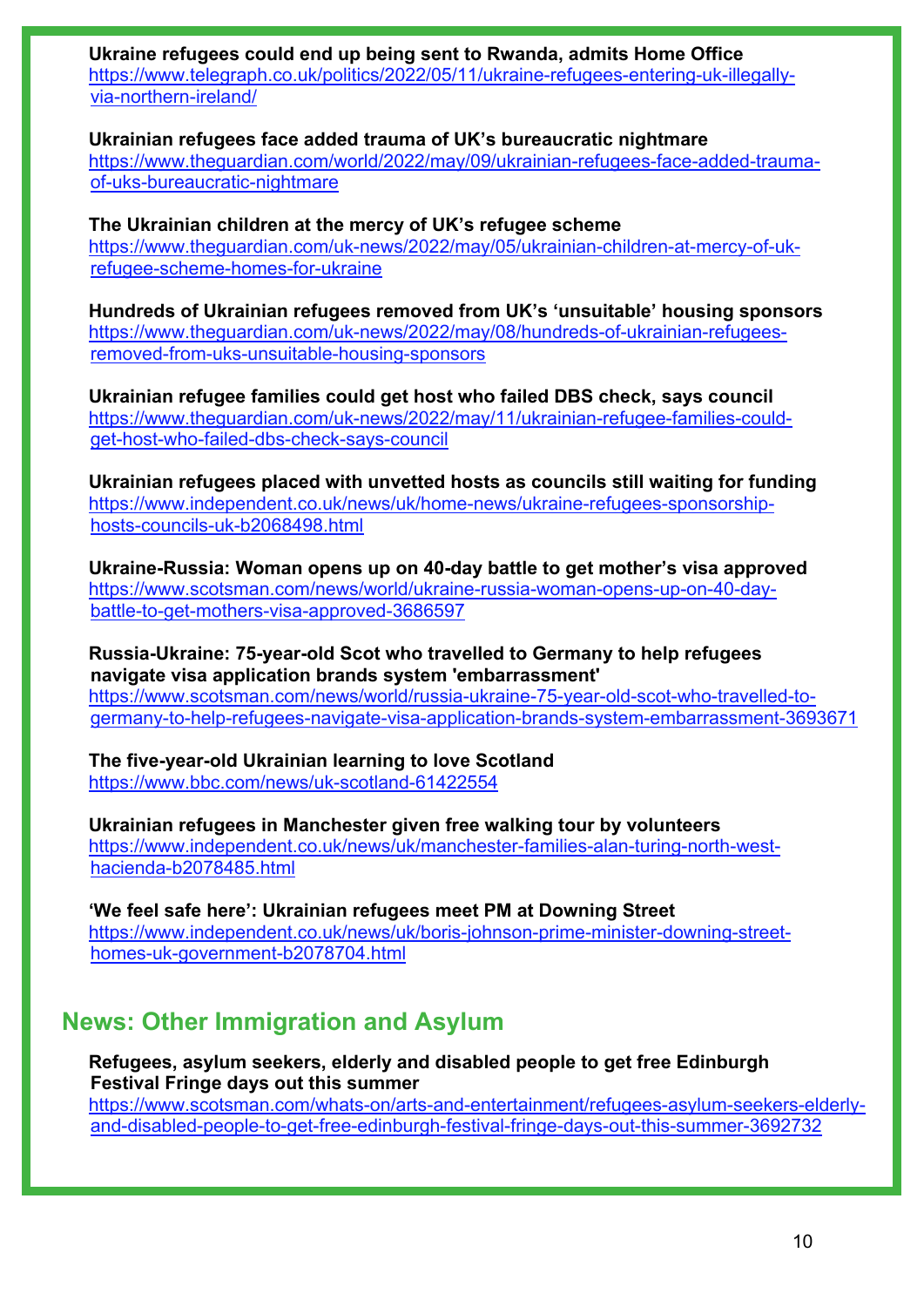**UK spouse visas: 'This admin issue has stopped our lives'** <https://www.bbc.com/news/uk-61335499>

**Children in temporary accommodation missing months of school** [https://www.scottishrefugeecouncil.org.uk/children-in-temporary-accommodation](https://www.scottishrefugeecouncil.org.uk/children-in-temporary-accommodation-missing-months-of-school/)[missing-months-of-school/](https://www.scottishrefugeecouncil.org.uk/children-in-temporary-accommodation-missing-months-of-school/)

**Linton-on-Ouse asylum centre an 'open prison in middle of nowhere'** <https://www.bbc.com/news/uk-england-york-north-yorkshire-61390706>

**Statement on the first anniversary of the Failed Immigration Raid on Kenmure Street**  [https://www.paih.org/statement-on-the-first-anniversary-of-the-failed-immigration-raid-on](https://www.paih.org/statement-on-the-first-anniversary-of-the-failed-immigration-raid-on-kenmure-street/)[kenmure-street/](https://www.paih.org/statement-on-the-first-anniversary-of-the-failed-immigration-raid-on-kenmure-street/) 

**Most Jamaicans facing deportation flight came to UK as children, study shows**  [https://www.theguardian.com/uk-news/2022/may/12/most-jamaicans-facing-deportation](https://www.theguardian.com/uk-news/2022/may/12/most-jamaicans-facing-deportation-flight-came-uk-children-study)[flight-came-uk-children-study](https://www.theguardian.com/uk-news/2022/may/12/most-jamaicans-facing-deportation-flight-came-uk-children-study)

**I've lived in Britain 22 years and have kids here – why am I being deported to Jamaica?**  [https://www.theguardian.com/commentisfree/2022/may/13/britain-22-years-kids](https://www.theguardian.com/commentisfree/2022/may/13/britain-22-years-kids-deported-jamaica-home-office-flight)[deported-jamaica-home-office-flight](https://www.theguardian.com/commentisfree/2022/may/13/britain-22-years-kids-deported-jamaica-home-office-flight)

[TOP](#page-0-1)

# <span id="page-10-0"></span>**Equality**

# **News**

**MPs attack ministers' 'nonsensical' refusal to make firms reveal race pay gap**  [https://www.theguardian.com/world/2022/may/13/mps-attack-ministers-nonsensical](https://www.theguardian.com/world/2022/may/13/mps-attack-ministers-nonsensical-refusal-to-make-firms-reveal-race-pay-gap)[refusal-to-make-firms-reveal-race-pay-gap](https://www.theguardian.com/world/2022/may/13/mps-attack-ministers-nonsensical-refusal-to-make-firms-reveal-race-pay-gap)

**Alarm after EHRC says long Covid should not be treated as disability**  [https://www.theguardian.com/society/2022/may/09/alarm-after-ehrc-says-long-covid](https://www.theguardian.com/society/2022/may/09/alarm-after-ehrc-says-long-covid-should-not-be-treated-as-disability)[should-not-be-treated-as-disability](https://www.theguardian.com/society/2022/may/09/alarm-after-ehrc-says-long-covid-should-not-be-treated-as-disability)

**Unequal impact of Covid should be part of UK inquiry, says chair**  [https://www.theguardian.com/uk-news/2022/may/12/chair-of-uk-covid-inquiry-urges](https://www.theguardian.com/uk-news/2022/may/12/chair-of-uk-covid-inquiry-urges-johnson-to-broaden-its-scope)[johnson-to-broaden-its-scope](https://www.theguardian.com/uk-news/2022/may/12/chair-of-uk-covid-inquiry-urges-johnson-to-broaden-its-scope)

[TOP](#page-0-1)

# <span id="page-10-1"></span>**Racism, Religious Hatred, and Discrimination**

# **Scottish Parliament Oral Answers**

### **Race Equality and Anti-Racism in Education**

**Foysol Choudhury (Labour)** [S6O-01071] To ask the Scottish Government what the expected timetable is for the race equality and anti-racism in education programme to report.

**Reply from the Cabinet Secretary for Education and Skills (Shirley-Anne**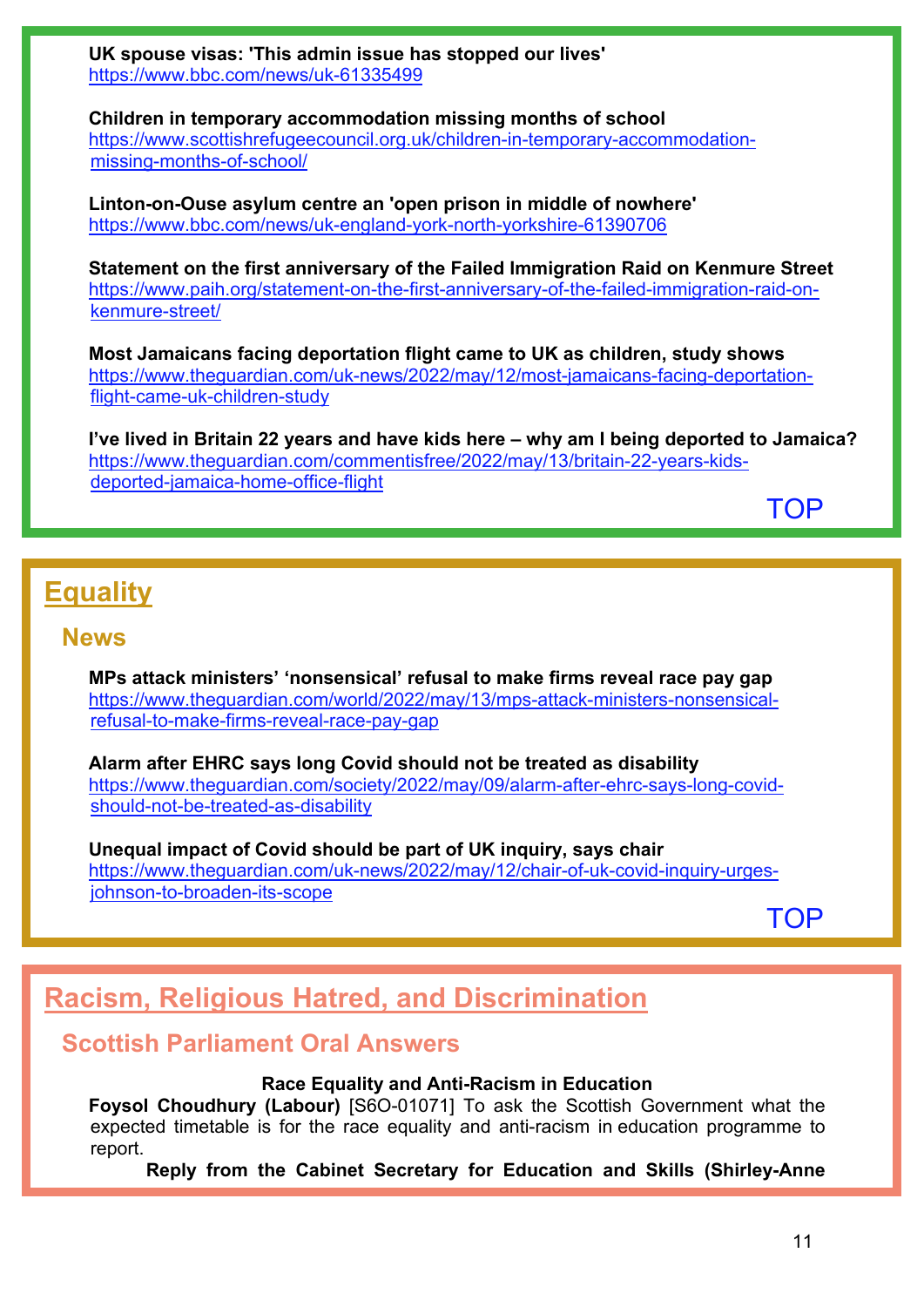**Somerville):** The Scottish Government is fully committed to addressing the issues that continue to perpetuate racism in schools. The race equality and anti-racism in education programme's ambition is to create real, tangible and lasting change, rather than to issue one single report. Effecting systemic change takes time and, as such, working in partnership with stakeholders on the development and delivery of the programme is a long-term commitment.

As part of that process, we are working with stakeholders to develop a shared vision and a set of actions, with realistic timescales and milestones attached. Those will be key to providing a clear idea of when the ambitions can be met. Subject to stakeholder agreement, we expect that the programme will be published this summer and will be underpinned by an evaluation framework for the REAREP, which is also being developed in partnership with stakeholders.

**Foysol Choudhury:** The programme that the Scottish Government has set up is important, and I applaud the work that has been done so far. However, we cannot afford to miss the opportunity to ensure that the curriculum itself is inclusive and representative. Will the cabinet secretary reassure me that curriculum reform will be given equal weight to other considerations?

**Reply from Shirley-Anne Somerville:** I absolutely confirm that curriculum reform is one of the four key areas that the REAREP is looking at and will act on. There has been progress to date, and, as I said, we will publish more information about the programme in the summer, if stakeholders agree.

We are already seeing some examples. For instance, Education Scotland has begun to roll out the building racial literacy programme, and the national race diversity lead has been appointed by the General Teaching Council for Scotland. In addition, Education Scotland is developing a whole-school resource for practitioners, "Promoting Race Equality and Anti-racist Education".

I confirm that reform of the curriculum is a key strand of the work, which we will publish details of in the summer.

**Kaukab Stewart (SNP):** Will the cabinet secretary join me in recognising the work of local authorities such as Glasgow City Council, which has passed a motion to support decolonisation of the curriculum and has produced a modern studies guide for its schools? Will the cabinet secretary provide an update on how the Scottish Government is supporting all local authorities to ensure that Scotland's colonial history is acknowledged and reflected in the curriculum?

**Reply from Shirley-Anne Somerville:** I commend local authorities—including Glasgow City Council, as recognised by Kaukab Stewart—for the work that they are already doing to prioritise anti-racism education. We are drawing on such good ideas and on the good practice that is emerging in different parts of Scotland as part of the race equality and anti-racism in education programme. As I mentioned to Foysol Choudhury, the programme includes curriculum reform workstreams, which involve reviewing the curriculum for excellence framework. That is an important piece of work, and I commend Glasgow City Council and other local authorities for being so proactive in their work on the issue.

[https://archive2021.parliament.scot/parliamentarybusiness/report.aspx?r=13739&i=1247](https://archive2021.parliament.scot/parliamentarybusiness/report.aspx?r=13739&i=124722#ScotParlOR) [22#ScotParlOR](https://archive2021.parliament.scot/parliamentarybusiness/report.aspx?r=13739&i=124722#ScotParlOR)

# **Press Release**

**Government suspends engagement with the NUS over antisemitism**

[https://www.gov.uk/government/news/government-suspends-engagement-with-the-nus](https://www.gov.uk/government/news/government-suspends-engagement-with-the-nus-over-antisemitism)[over-antisemitism](https://www.gov.uk/government/news/government-suspends-engagement-with-the-nus-over-antisemitism)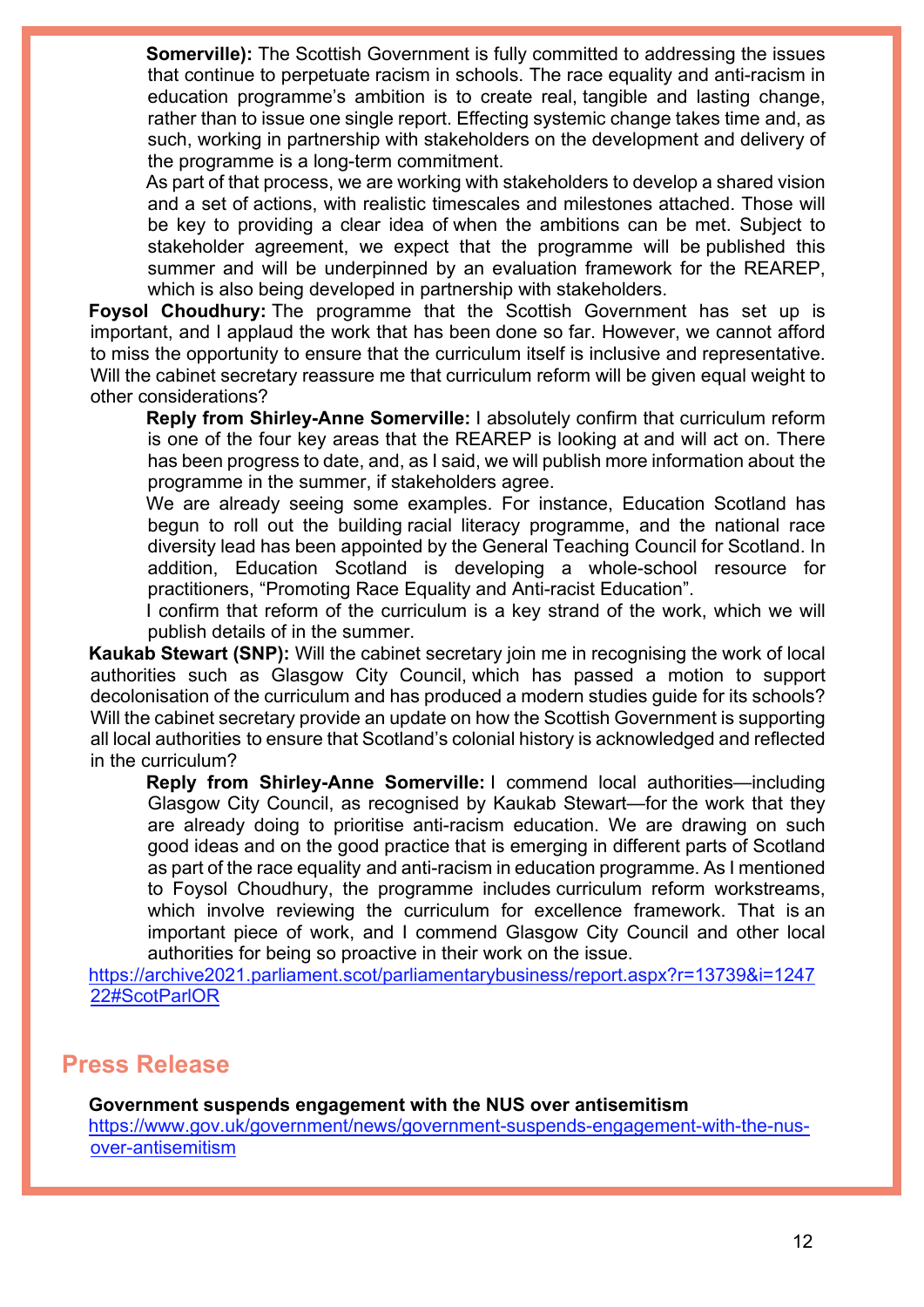# **News**

**Sheku Bayoh's sister says Scotland is a racist country** <https://www.bbc.com/news/uk-scotland-61455683>

**Police must be anti-racist, chief constable tells Sheku Bayoh inquiry**  [https://www.independent.co.uk/news/uk/sheku-bayoh-police-scotland-police-fife](https://www.independent.co.uk/news/uk/sheku-bayoh-police-scotland-police-fife-scotland-b2076754.html)[scotland-b2076754.html](https://www.independent.co.uk/news/uk/sheku-bayoh-police-scotland-police-fife-scotland-b2076754.html)

**'It strips your humanity': Civil servant receives six-figure sum over 'insidious' Ministry of Justice racism** 

[https://www.independent.co.uk/news/uk/home-news/ministry-of-justice-racism](https://www.independent.co.uk/news/uk/home-news/ministry-of-justice-racism-settlement-b2068391.html)[settlement-b2068391.html](https://www.independent.co.uk/news/uk/home-news/ministry-of-justice-racism-settlement-b2068391.html)

**NUS: Government cuts students' union links over anti-Semitism concerns** <https://www.bbc.com/news/uk-61447105>

**UK government suspends engagement with NUS over antisemitism allegations**  [https://www.theguardian.com/education/2022/may/13/uk-government-suspends](https://www.theguardian.com/education/2022/may/13/uk-government-suspends-engagement-with-nus-over-antisemitism-allegations)[engagement-with-nus-over-antisemitism-allegations](https://www.theguardian.com/education/2022/may/13/uk-government-suspends-engagement-with-nus-over-antisemitism-allegations)

**Bristol police reclassify paddle attack by white woman on black boy as racist**  [https://www.theguardian.com/uk-news/2022/may/10/bristol-police-reclassify-paddle](https://www.theguardian.com/uk-news/2022/may/10/bristol-police-reclassify-paddle-attack-by-white-woman-on-black-boy-as-racist)[attack-by-white-woman-on-black-boy-as-racist](https://www.theguardian.com/uk-news/2022/may/10/bristol-police-reclassify-paddle-attack-by-white-woman-on-black-boy-as-racist)

**Antwon Forrest: Police say boy hit in face with paddle was victim of racist attack after case reopened** 

[https://www.independent.co.uk/news/uk/crime/racist-attack-police-investigation-bristol](https://www.independent.co.uk/news/uk/crime/racist-attack-police-investigation-bristol-b2076645.html)[b2076645.html](https://www.independent.co.uk/news/uk/crime/racist-attack-police-investigation-bristol-b2076645.html)

**Dominoes player wins case over 'racist' noise ban in London square**  [https://www.theguardian.com/uk-news/2022/may/14/dominoes-player-wins-case-over](https://www.theguardian.com/uk-news/2022/may/14/dominoes-player-wins-case-over-racist-noise-ban-in-london-square)[racist-noise-ban-in-london-square](https://www.theguardian.com/uk-news/2022/may/14/dominoes-player-wins-case-over-racist-noise-ban-in-london-square)

**[TOP](#page-0-1)** 

# <span id="page-12-0"></span>**Other Scottish Parliament and Government**

# **Press Release**

**The role of public participation in the Scottish Parliament to be the subject of a new inquiry by MSPs**

[https://www.parliament.scot/about/news/news-listing/the-role-of-public-participation-in](https://www.parliament.scot/about/news/news-listing/the-role-of-public-participation-in-the-scottish-parliament-to-be-the-subject-of-a-new-inquiry)[the-scottish-parliament-to-be-the-subject-of-a-new-inquiry](https://www.parliament.scot/about/news/news-listing/the-role-of-public-participation-in-the-scottish-parliament-to-be-the-subject-of-a-new-inquiry) 

# **New Publications**

**The Queen's Speech 2022: what it means for Scotland** <https://spice-spotlight.scot/2022/05/11/the-queens-speech-2022-what-it-means-for-scotland/>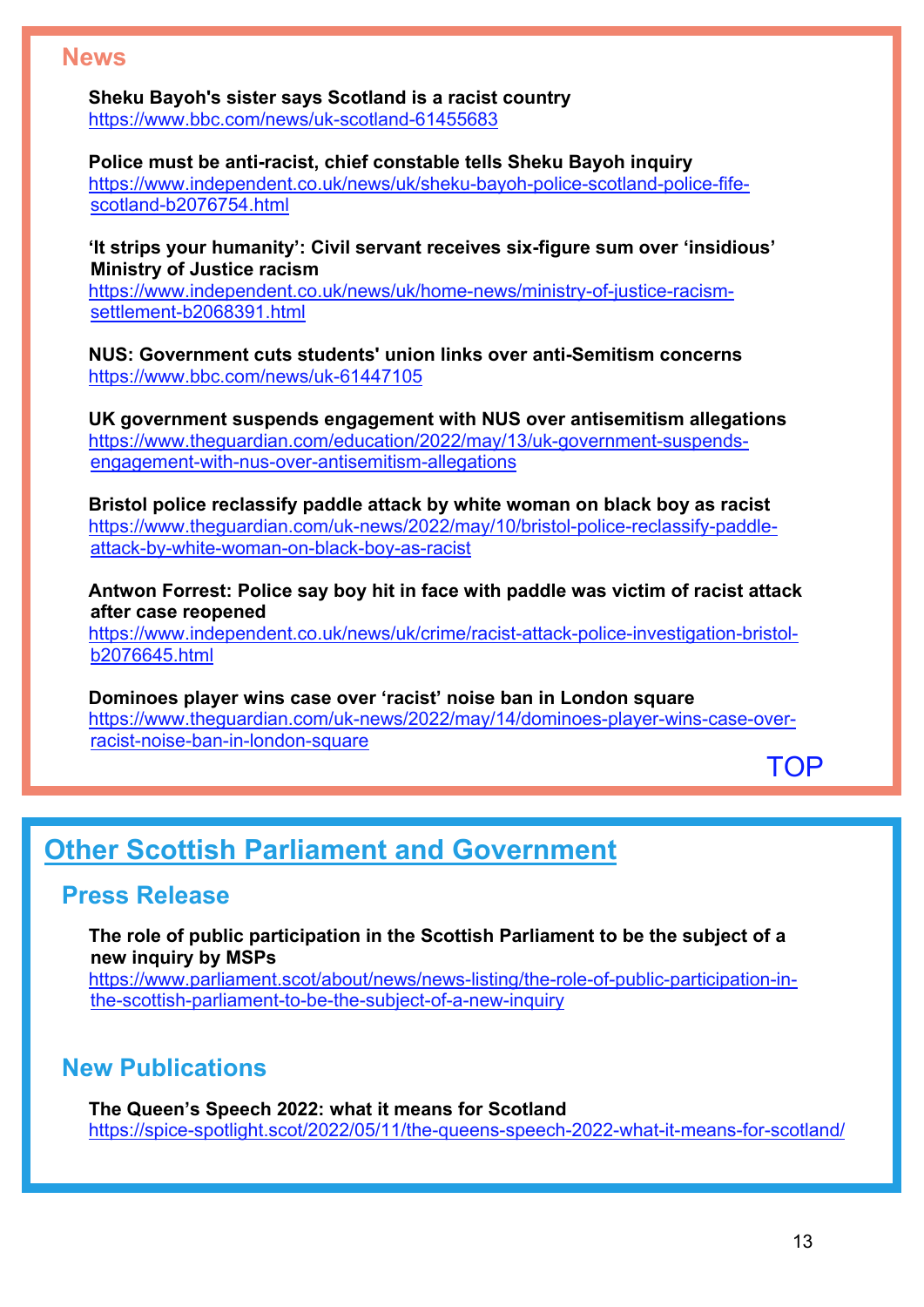**[TOP](#page-0-1)** 

# <span id="page-13-0"></span>**Other UK Parliament and Government**

# **Press Releases**

### **UK-wide plans for public to celebrate Platinum Jubilee**

<https://www.gov.uk/government/news/uk-wide-plans-for-public-to-celebrate-platinum-jubilee>

### **Scottish Secretary responds to Queen's Speech**

<https://www.gov.uk/government/news/scottish-secretary-responds-to-queens-speech>

# **New Publications**

# **The Queen's Platinum Jubilee Volunteering Award**

*Deadline for applications: 17 June 2022*

The Queen's Award for Voluntary Service (QAVS) is running a special additional award to commemorate the Platinum Jubilee. We want to celebrate fantastic work by national charities and their volunteers to empower young people and provide them with skills and opportunities. …

#### *Aim of the award*

To recognise 20 excellent national charities working to empower young people and provide them with skills and opportunities, with volunteers playing a key role in delivering this work. *Who can apply?*

Registered national charities who:

- are based in the UK, Channel Islands or Isle of Man
- are organised on a national basis (either UK-wide or with a national reach in England, Northern Ireland, Scotland or Wales)
- have been in operation for at least five years
- involve volunteers in the delivery of their work
- comply with all relevant governance requirements for their sector, including financial returns, safeguarding and insurance

### *For full details see*

<https://www.gov.uk/guidance/the-queens-platinum-jubilee-volunteering-award>

# **The Queen's Speech**

# **Queen's Speech 2022 – full text**

<https://www.gov.uk/government/speeches/queens-speech-2022>

### **The Queen's Speech 2022: Background Briefing Notes**

[https://assets.publishing.service.gov.uk/government/uploads/system/uploads/attachment](https://assets.publishing.service.gov.uk/government/uploads/system/uploads/attachment_data/file/1074113/Lobby_Pack_10_May_2022.pdf) data/file/1074113/Lobby Pack 10 May 2022.pdf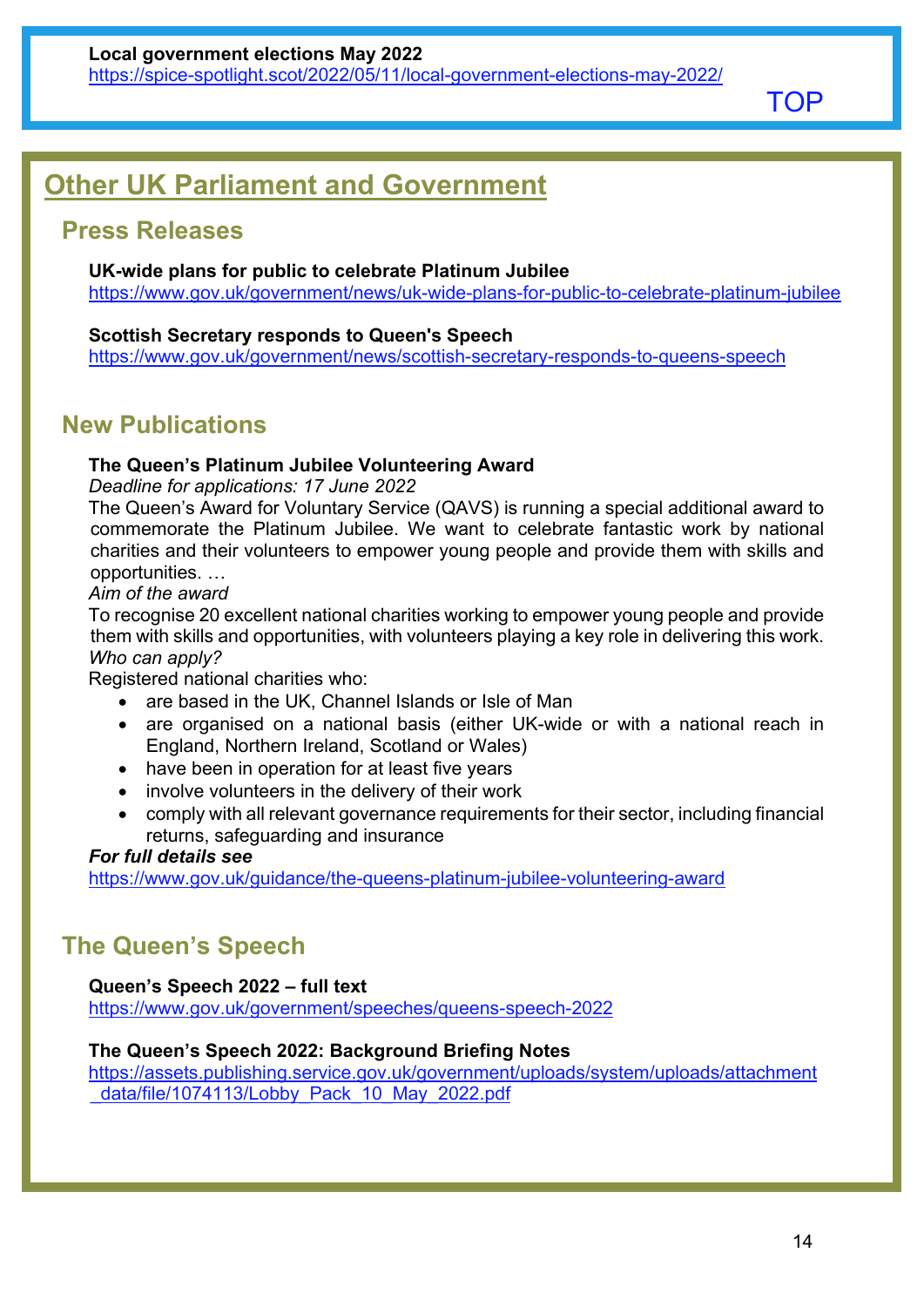The Queen's Speech sets out 38 Bills for the coming session of the UK Parliament:

### • **Animal Welfare (Kept Animals) Bill**

*Applies in England, Scotland, and Wales*

The Bill is intended to strengthen animal welfare, including banning live exports, tackling puppy smuggling and banning the keeping of primates as pets without a licence.

# • **Audit Reform Bill (Draft)**

*Applies in England, Scotland, Wales, and Northern Ireland*

The Bill is intended to rebuild trust in the UK's audit, corporate reporting and corporate governance system and the insolvency regulatory framework; ensure accountability for those with key roles in that system, and increase resilience and choice in the statutory audit market.

# • **Bill of Rights**

*Applies in England, Scotland, Wales, and Northern Ireland*

The Bill is intended to ensure the human rights framework meets the needs of the society it serves and commands public confidence.

# • **Boycotts, Divestment and Sanctions Bill**

*Applies in England, Scotland, Wales, and Northern Ireland* The Bill is intended to stop public bodies from adopting their own approach to international relations.

# • **Brexit Freedoms Bill**

*Applies in England, Scotland, Wales, and Northern Ireland* The Bill is intended to end the supremacy of European law.

# • **Conversion Therapy Bill**

*Applies in England and Wales*

The Bill is intended to ban conversion therapy practices intended to change sexual orientation.

# • **Data Reform Bill**

*Applies in England, Scotland, Wales, and Northern Ireland*

The Bill is intended to create a data rights regime that will create a trusted UK data protection framework; modernise the Information Commissioner's Office; and increase industry participation in Smart Data Schemes.

# • **Digital Markets, Competition and Consumer Bill** (Draft)

*Applies in England, Scotland, and Wales*

The Bill is intended to boost consumer rights, and reform the UK competition regime.

# • **Economic Crime and Corporate Transparency Bill**

*Applies in England, Scotland, Wales, and Northern Ireland* The Bill is intended to crack down on the kleptocrats, criminals and terrorists and drive out dirty money from the UK.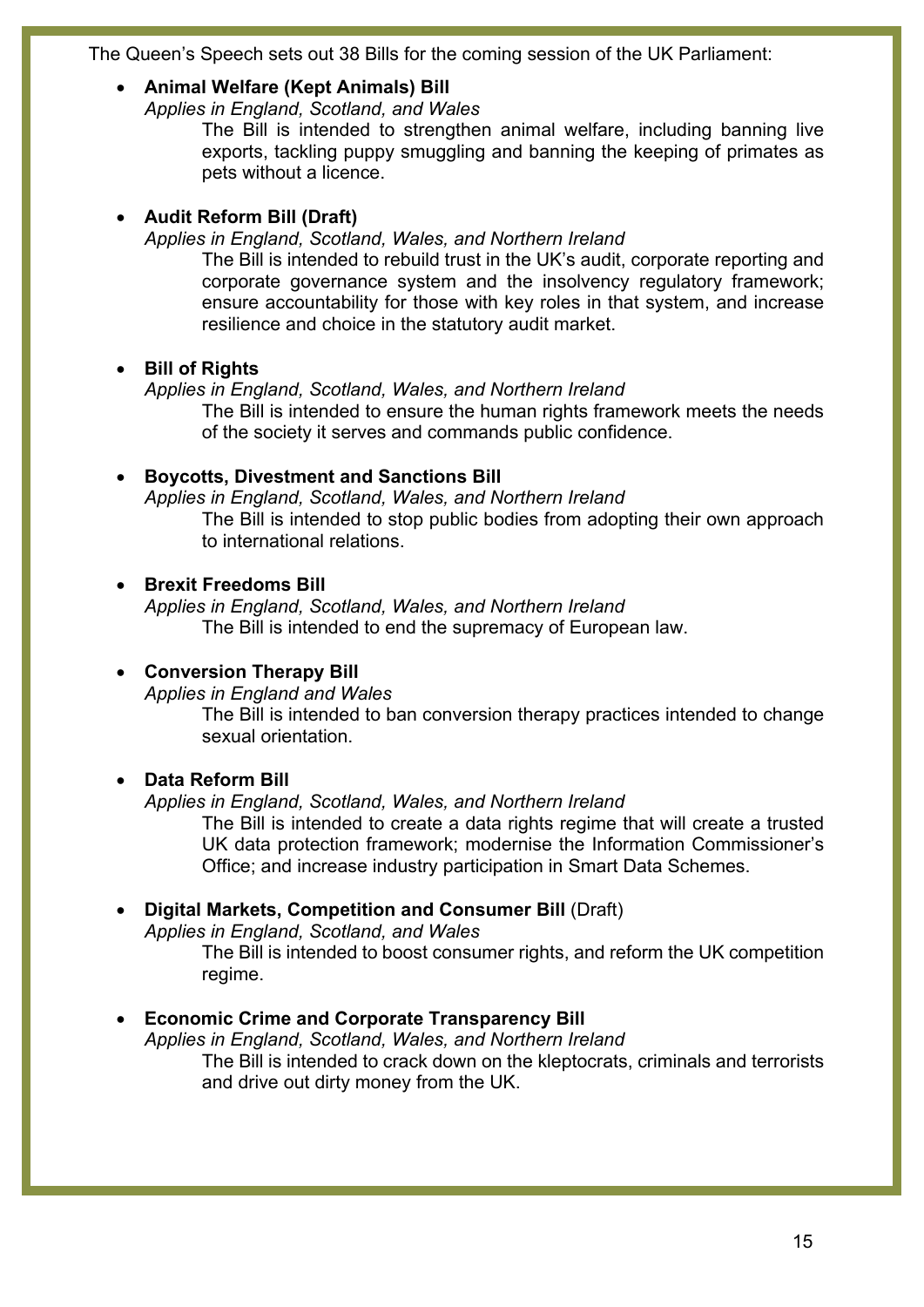### • **Electronic Trade Documents Bill**

*Applies in England, Scotland, Wales, and Northern Ireland* The Bill is intended to put electronic trade documents on the same legal footing as paper documents.

#### • **Energy Security Bill**

*Applies in England, Scotland, and Wales*

The Bill is intended to build a more secure, cleaner, and affordable energy system.

#### • **Financial Services and Markets Bill**

*Applies in England, Scotland, Wales, and Northern Ireland*

The Bill is intended to maintain and enhance the UK's position as a global leader in financial services.

#### • **Genetic Technology (Precision Breeding) Bill**

*Applies in England*

The Bill is intended to remove unnecessary barriers inherited from the EU to enable the development and marketing of precision-bred plants and animals.

#### • **Harbours (Seafarers' Remuneration) Bill**

*Applies in England, Scotland, Wales, and Northern Ireland* The Bill is intended to protect seafarers working aboard vessels visiting UK ports.

#### • **High Speed Rail (Crewe – Manchester) Bill**

*Applies in England and Scotland*

The Bill is intended to provide the powers to build and operate the next stage of the High Speed Two (HS2) network

### • **Higher Education Bill**

*Applies in England and Wales*

The Bill is intended to ensure that post-18 education promotes real social mobility, and is financially sustainable.

### • **Higher Education (Freedom of Speech) Bill**

*Applies in England* 

The Bill is intended to strengthen academic freedom and free speech in universities in England.

# • **Identity and Language (Northern Ireland) Bill**

*Applies in Northern Ireland*

The Bill is intended to deliver a carefully balanced package of identity and language measures as negotiated by the Northern Ireland parties under the *New Decade, New Approach Deal*; enhance and develop the Ulster Scots/Ulster British tradition in Northern Ireland, and recognise and protect the Irish language.

### • **Levelling Up and Regeneration Bill**

*Applies in England*

The Bill is intended to level up the UK, grow the economy, regenerate towns and cities, and give communities a louder voice in the planning system.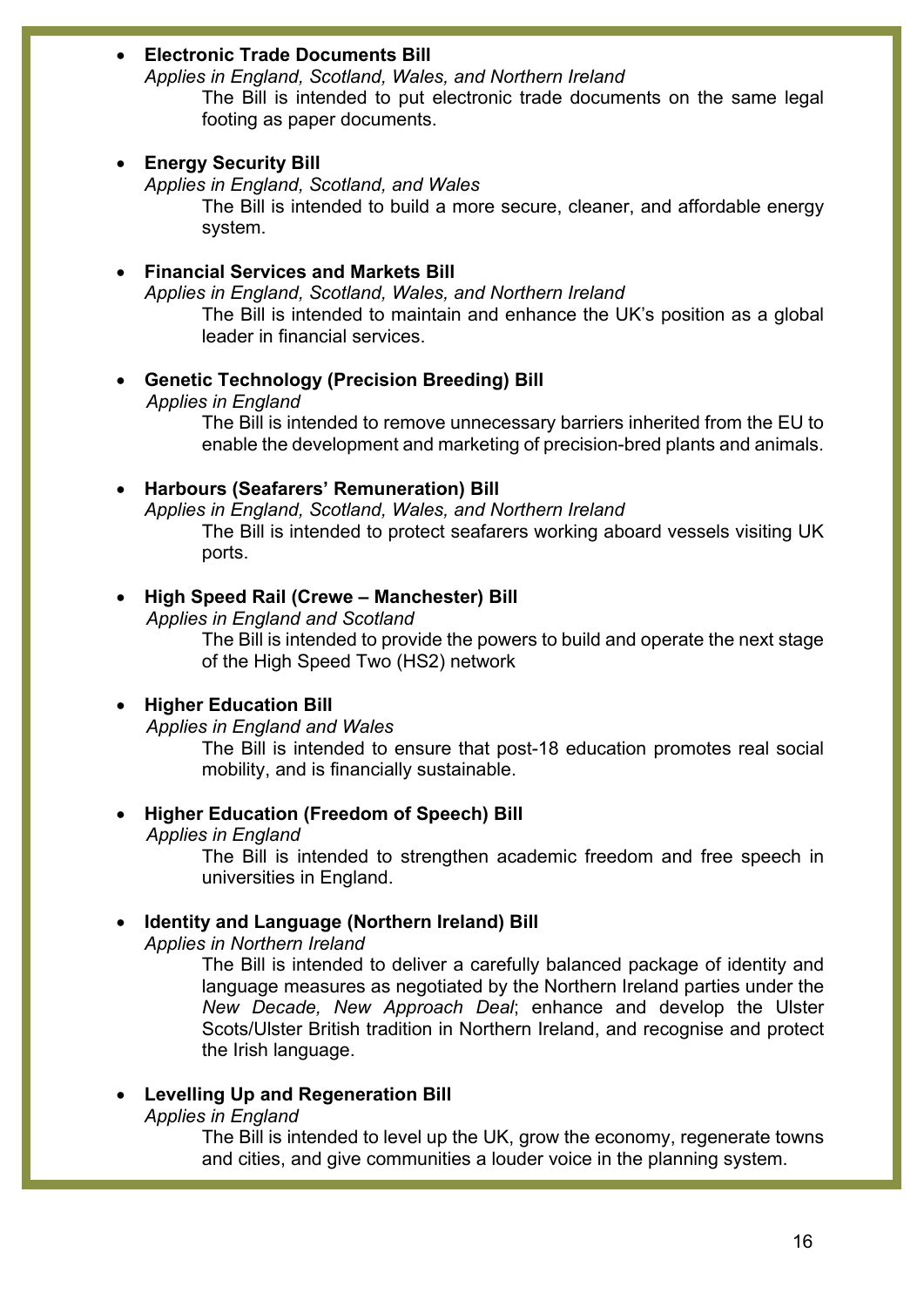### • **Non-Domestic Rating Bill**

*Applies in England*

The Bill is intended to review and create a fairer, more accurate business rates system.

#### • **Media Bill**

*Applies in England, Scotland, Wales, and Northern Ireland*

The Bill is intended to boost public service broadcasters, and enable a change of ownership of Channel 4.

#### • **Mental Health Act Reform Bill** (Draft)

*Applies in England and Wales*

The Bill is intended to ensure patients suffering from mental health conditions have greater control over their treatment, receive the dignity and respect they deserve, and make it easier for people with learning disabilities and autism to be discharged from hospital.

#### • **Modern Slavery Bill**

*Applies in England and Wales*

The Bill is intended to strengthen the protection and support for victims of human trafficking and modern slavery and increase the accountability of companies and other organisations to drive out modern slavery from their supply chains.

#### • **National Security Bill**

*Applies in England, Scotland, Wales, and Northern Ireland*

The Bill is intended to protect national security and the safety of the British public, undertake an overhaul of state threats legislation, and prevent the exploitation of civil legal aid and civil damage payments by convicted terrorists.

#### • **Northern Ireland Troubles (Legacy and Reconciliation) Bill**

*Applies in England, Scotland, Wales, and Northern Ireland*

The Bill is intended to address the legacy of Northern Ireland's past by providing better outcomes for victims, survivors and their families, and giving

#### • **Online Safety Bill**

*Applies in England, Scotland, Wales, and Northern Ireland*

The Bill is intended to make the UK the safest place in the world to be online by improving protections for users, especially children, whilst protecting freedom of expression.

#### • **Procurement Bill**

*Applies in England, Wales, and Northern Ireland* The Bill is intended to reform the UK's public procurement regime.

#### • **Product Security and Telecommunications Infrastructure Bill**

*Applies in England, Scotland, Wales, and Northern Ireland*

The Bill is intended to improve cyber resilience and digital connectivity, ensure that smart consumer products are more secure against cyberattacks, and accelerate and improve the roll out of mobile and broadband networks.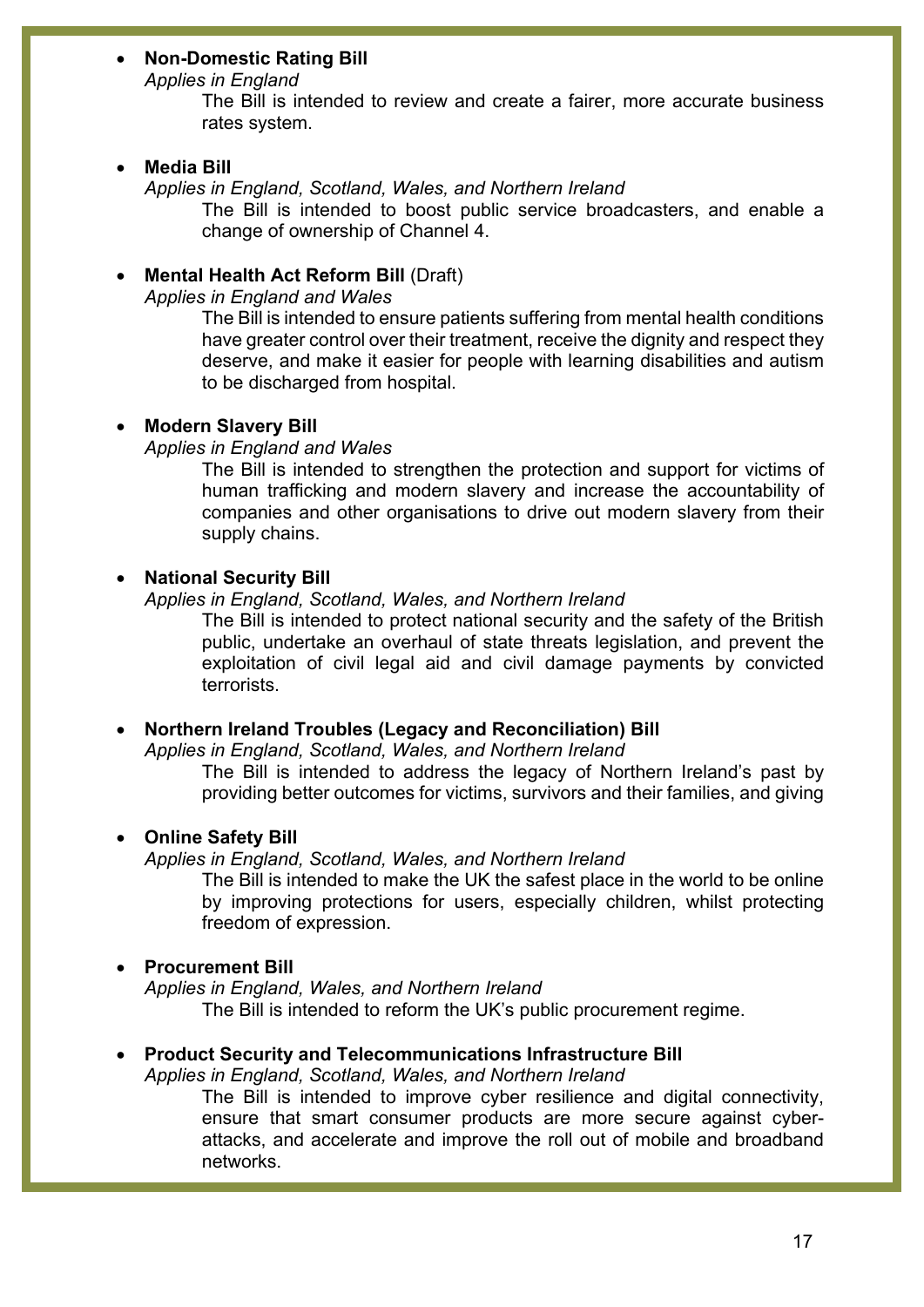### • **Protect Duty Bill** (Draft)

#### *Applies in England, Scotland, Wales, and Northern Ireland*

The Bill is intended to introduce new security requirements for certain public locations and venues to ensure preparedness for and protection from terrorist attacks.

#### • **Public Order Bill**

#### *Applies in England and Wales*

The Bill is intended to make the streets safer by preventing a minority of protestors from using guerrilla tactics that cause misery to the hard-working public, disrupt businesses, interfere with emergency services, cost millions in taxpayers' money and put lives at risk.

#### • **Renters Reform Bill**

#### *Applies in England*

The Bill is intended to abolish 'no fault' section 21 evictions and strengthen landlords' rights of possession.

#### • **Schools Bill**

#### *Applies in England*

The Bill is intended to level up opportunity by delivering a stronger and more highly performing school system that works for every child.

### • **Social Housing Regulation Bill**

*Applies in England*

The Bill is intended to increase social housing tenants' rights to better homes and enhance their ability to hold their landlords to account.

### • **Social Security (Special Rules for End of Life) Bill**

*Applies in England, Scotland, Wales, and Northern Ireland* The Bill is intended to allow more people nearing the end of their life to get fast-tracked access to three key disability benefits.

#### • **Trade (Australia and New Zealand) Bill**

#### *Applies in England, Scotland, Wales, and Northern Ireland*

The Bill is intended to make changes to UK domestic procurement regulations to ensure the UK can comply with the obligations in the Free Trade Agreements with Australia and New Zealand.

#### • **Transport Bill**

*Applies in England, Scotland, Wales, and Northern Ireland*

The Bill is intended to ensure a better and more reliable railway service, and deliver the reforms to decarbonise transport, and better connect communities.

#### • **UK Infrastructure Bank Bill**

#### *Applies in England, Scotland, Wales, and Northern Ireland*

The Bill is intended to finalise the creation of the UK Infrastructure Bank by establishing it in law with clear objectives to support regional and local economic growth and deliver net zero, and ensuring it has the full range of spending and lending powers.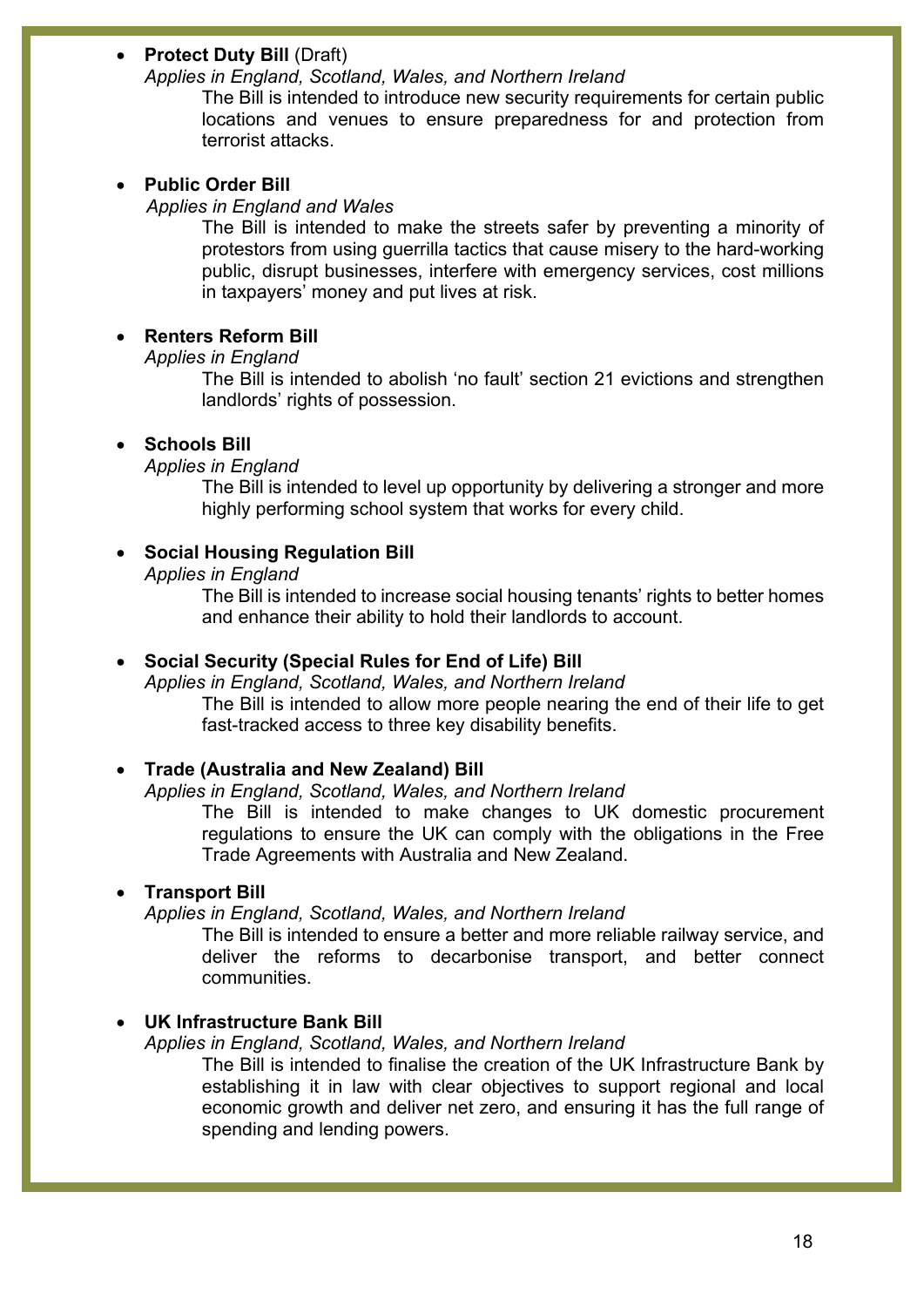- **Victims Bill (Draft)**
	- *Applies in England and Wales*

The Bill is intended to put victims at the heart of the criminal justice system, encouraging them to remain engaged in the criminal justice system, and restoring victims' confidence that their voices will be properly heard and that perpetrators will be brought to justice.

# **News**

**Queen's Speech 2022: Key points at-a-glance** <https://www.bbc.com/news/uk-politics-61000688>

[TOP](#page-0-1)

<span id="page-18-0"></span>**Scotland's Census** \*\* new or updated this week

# **Just two weeks left to complete your census form!! All forms must be submitted by 31 May 2022**

# **News**

**Schoolchildren count too in census 2022 thanks to teaching aids** [https://www.nrscotland.gov.uk/news/2022/schoolchildren-count-too-in-census-2022](https://www.nrscotland.gov.uk/news/2022/schoolchildren-count-too-in-census-2022-thanks-to-teaching-aids) [thanks-to-teaching-aids](https://www.nrscotland.gov.uk/news/2022/schoolchildren-count-too-in-census-2022-thanks-to-teaching-aids) 

# **Publication**

**Speak Census education materials** [https://www.scotlandscensus.gov.uk/taking-part-in-the-2022-census/speak-census](https://www.scotlandscensus.gov.uk/taking-part-in-the-2022-census/speak-census-education-materials/)[education-materials/](https://www.scotlandscensus.gov.uk/taking-part-in-the-2022-census/speak-census-education-materials/) 

# **About Scotland's Census 2022**

**Scotland's Census 2022** <https://www.scotlandscensus.gov.uk/taking-part-in-the-2022-census/scotland-s-census-2022/>

**Complete Scotland's Census now** <https://www.census.gov.scot/>

**MEMO+ Scotland's Census 2022** https://www.scojec.org/memo+/2022/22iii\_scotlands\_census\_2022.pdf

**Video: Scotland's Census 2022. Getting the right things out, starts with filling it in** <https://www.youtube.com/watch?v=tC2pImy827c>

**Video: Scotland's Census 2022. What am I filling in and why does it matter?** [https://www.youtube.com/watch?v=w8AjE\\_2z2Kg](https://www.youtube.com/watch?v=w8AjE_2z2Kg)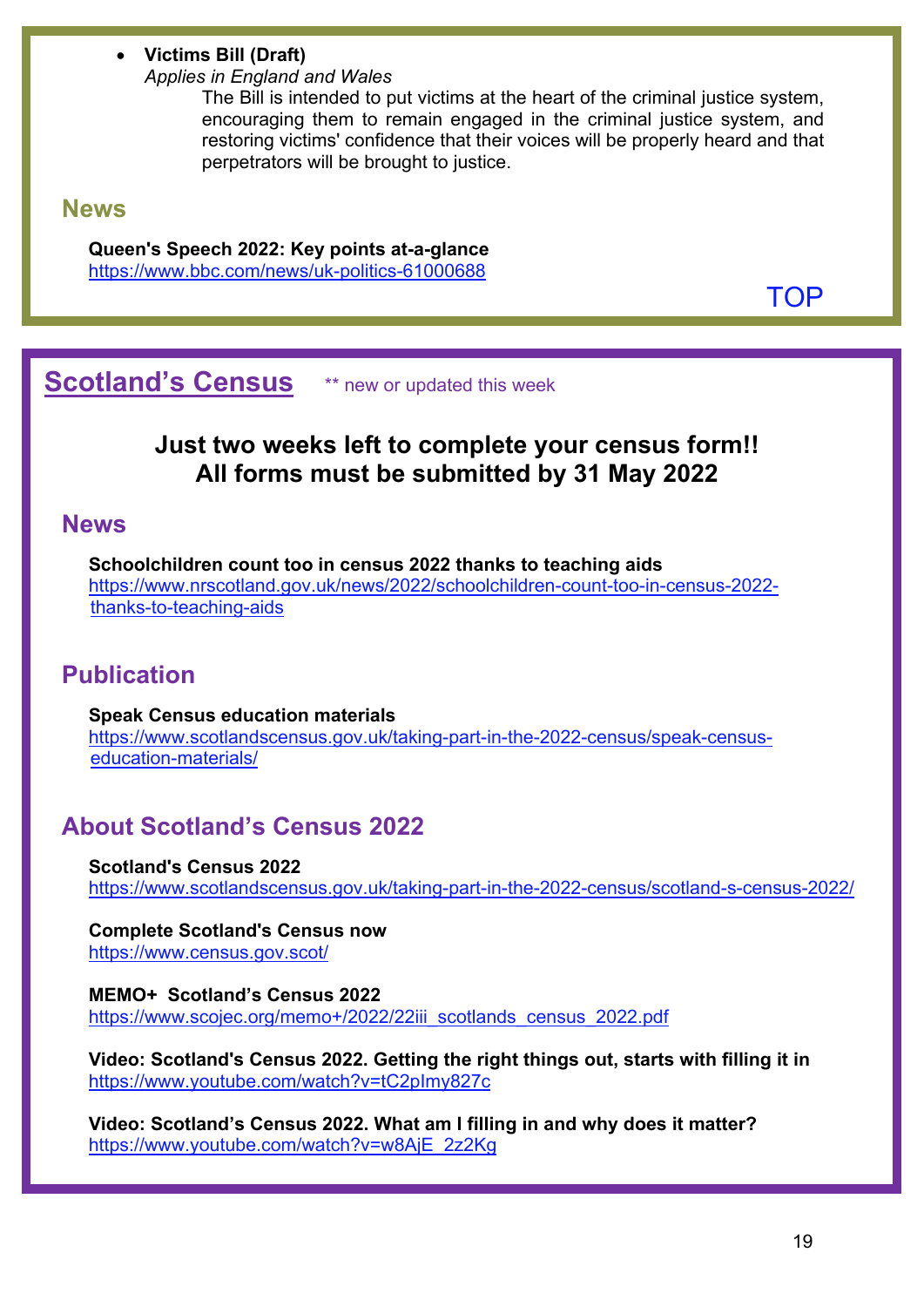**Video: Scotland's Census 2022. What exactly is Census Day?** <https://www.youtube.com/watch?v=Ypmk4F3rLhs>

**Video: Scotland's Census 2022. What do I need to know about filling it in?** [https://www.youtube.com/watch?v=z8e\\_Kza2XpM](https://www.youtube.com/watch?v=z8e_Kza2XpM)

**Video: Scotland's Census 2022. Am I legally required to fill it in?** <https://www.youtube.com/watch?v=GZm1By8AI2g>

**Video: Scotland's Census 2022. Can I get help filling it in?** <https://www.youtube.com/watch?v=RsF1UZBeXgY>

**Video: How to complete your census online** <https://www.youtube.com/watch?v=4TQA9yKSpfA>

**[TOP](#page-0-1)** 

# <span id="page-19-0"></span>**Bills in Progress** \*\* new or updated this week

# **Scottish Parliament**

**Scottish Local Government Elections (Candidacy Rights of Foreign Nationals) Bill**

[https://www.parliament.scot/bills-and-laws/bills/scottish-local-government-elections](https://www.parliament.scot/bills-and-laws/bills/scottish-local-government-elections-candidacy-rights-of-foreign-nationals-bill)[candidacy-rights-of-foreign-nationals-bill](https://www.parliament.scot/bills-and-laws/bills/scottish-local-government-elections-candidacy-rights-of-foreign-nationals-bill) 

# **UK Parliament**

**Online Safety Bill** 

<https://bills.parliament.uk/bills/3137>

[TOP](#page-0-1)

<span id="page-19-1"></span>**Consultations** \*\* new or updated this week

*\*\* closes this week!* **Gender Recognition Reform (Scotland) Bill** (closing date 16 May 2022) https://yourviews.parliament.scot/ehrcj/gender-recognition-reform-bill/consult\_view/

*\*\* closes this week!* **Free early education for disadvantaged 2-year-olds: eligibility for NRPF**  (closing date 20 May 2022) [https://consult.education.gov.uk/2-year-old-early-education-entitlement-team/free-early](https://consult.education.gov.uk/2-year-old-early-education-entitlement-team/free-early-education-for-disadvantaged-2-year-olds/)[education-for-disadvantaged-2-year-olds/](https://consult.education.gov.uk/2-year-old-early-education-entitlement-team/free-early-education-for-disadvantaged-2-year-olds/)

**\*\* Public Participation at the Scottish Parliament** (closing date 30 June 2022) <https://yourviews.parliament.scot/cppp/participation-2022/>

[TOP](#page-0-1)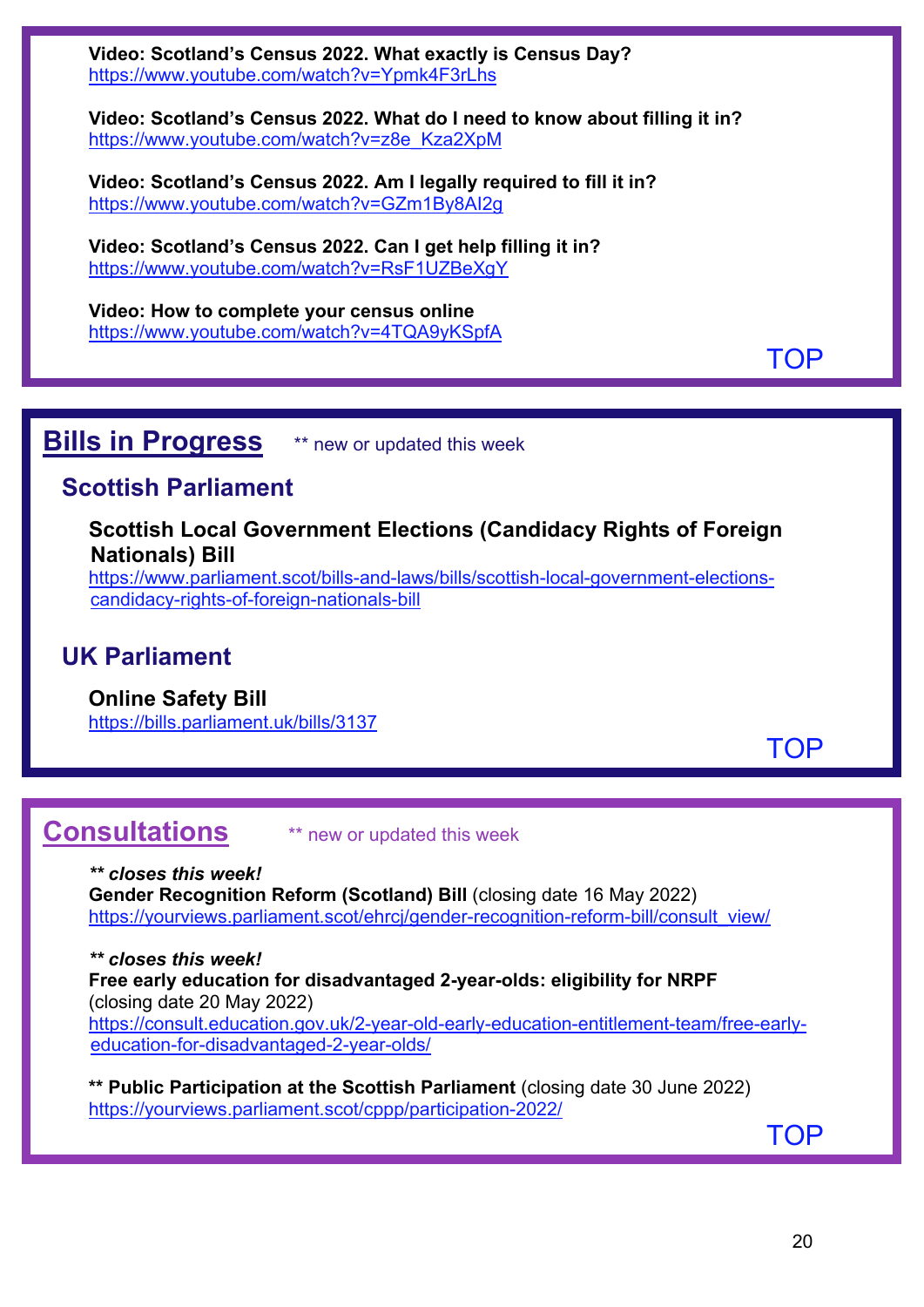# <span id="page-20-0"></span>**Job Opportunities**

*[Click here](https://www.scojec.org/memo/jobs.html) to find out about job opportunities.*

*[Click here](https://bemis.org.uk/projects/scottish-apprenticeship-vacancies/) to find out about Graduate, Modern, and Foundation Apprenticeship opportunities.*

[TOP](#page-0-1)

# <span id="page-20-1"></span>**Funding Opportunities** \*\* new or updated this week

# **Faithful Welcome**

*Closing date: 27 May 2022*

Faithful Welcome aims to support Scotland's faith communities to welcome refugees and asylum seekers and enable them to be an integral part of community life, wherever they are coming from and whatever the reason.

Grants of up to £500 are available to local faith groups registered as charities in Scotland for local action around the following themes:

*Offering hospitality* (eg costs of community meals and social events bringing people together);

*Easing integration* (eg costs of interpreting services; running language classes);

*Enabling participation* (eg skill-sharing activities such as gardening, sewing, cooking; providing costs of bus passes for travel).

For information and to apply, see

<https://www.faithincommunity.scot/faithfulwelcomesmallgrants>

[TOP](#page-0-1)

# <span id="page-20-2"></span>**Events, Conferences, and Training** \*\* new or updated this week

### *\*\* this week!*

**Tackling racism in the workplace: perspectives from COVID- 19**

17 May 2022 (online, 1.00–2.30)

UK All Party Parliamentary Group roundtable to discuss how the disproportionate impact the pandemic has had on ethnic minority communities have persisted into the disproportionate impact covid is having on ethnic minority employees in the workplace. For information see <https://tinyurl.com/2u2wehs3>

# **Working with People from Diverse Religious Backgrounds**

9 June 2022 (online, 1.00–4.30)

Interfaith Scotland course on improving our confidence in discussing and responding to the religion and belief of those we work with. We learn about the core beliefs and cultural practices of the main faiths, and the individual needs that may arise from a person's faith or belief identity. For information see <https://tinyurl.com/ye2ntnpv> or contact Jamie Spurway [jamie@interfaithscotland.org](mailto:jamie@interfaithscotland.org)

### **Refugees: Asylum and Resettlement**

16 and 17 June 2022 (online, 11.30–3.30 both days) 6 and 7 September 2022 (online, 11.30–3.30 both days) 27 and 28 October 2022 (online, 11.30–3.30 both days) Scottish Refugee Council 2-day course drawing on the experiences of people seeking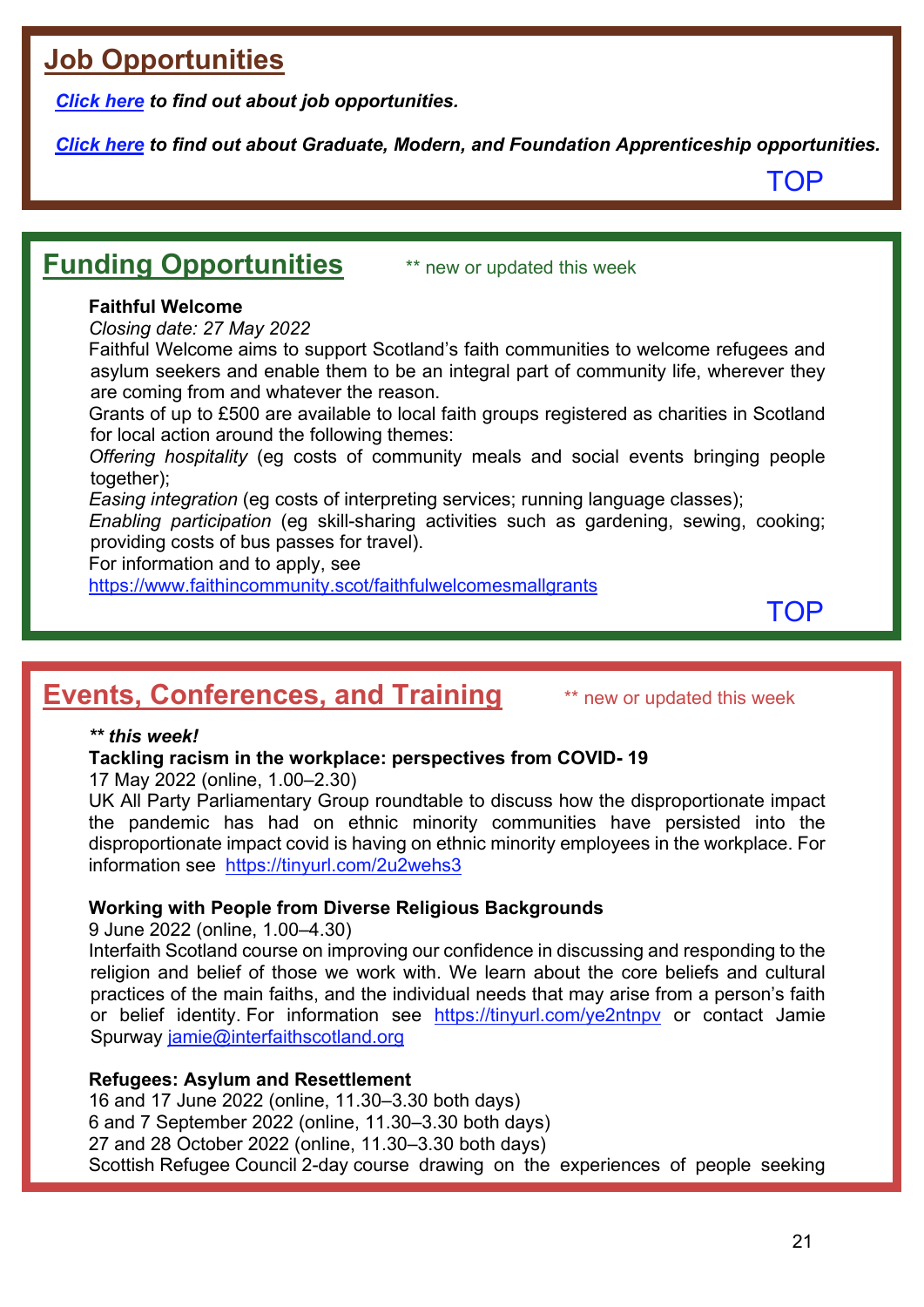asylum and people who have been resettled in the UK, to examine why people might need to flee their own country, how they seek asylum in the UK, and what opportunities exist for rebuilding their lives here in the UK. For information see https://tinyurl.com/jd2tey6w

### **Love Without Limits**

### 18 June 2022 (Glasgow, 12.00–5.00)

Faith in Community Scotland gathering to explore and develop the faithful welcome offered to asylum seekers and refugees, including to hear and better understand the diverse needs of those who have been displaced from their own communities and families, and amplify the voice of refugees and asylum seekers in an unjust world and respond to actual rather than perceived need. The gathering will be followed by a ceilidh from 5-7pm. For information about the gathering see <https://tinyurl.com/y4kyftwp> and about the ceilidh see <https://tinyurl.com/2rpv3tux>

#### **Advantage is invisible – understanding unintentional discrimination**

6 July 2022 (online, 1.30–3.30)

Interfaith Scotland course exploring why discrimination is common even when our intentions are to work fairly with all staff and service users. The role of the dominant identity in shaping our working culture and practices will be discussed, and we will consider the persistent pattern that advantage tends to be hidden from those that have it. For information see <https://tinyurl.com/2d5zwje9> or contact Jamie Spurway [jamie@interfaithscotland.org](mailto:jamie@interfaithscotland.org)

#### **Interpreting culture – improving cross-cultural communication**

11 August 2022 (online, 11.00–1.00)

Interfaith Scotland course on cultural diversity. Our cultural background has a profound influence on each of us. It shapes our behaviour, values and beliefs. It even affects our thought processes and how we perceive the world. In this course we explore how culture forms a lens through which we interpret each other's behaviour and learn how to improve our inter-cultural communication. For information see <https://tinyurl.com/yckbt9hs> or contact Jamie Spurway [jamie@interfaithscotland.org](mailto:jamie@interfaithscotland.org)

### **Our lives are ruled by the stories we tell ourselves – how interpretation shapes interaction**

#### 13 September 2022 (online, 10.00–12.00)

Interfaith Scotland course exploring the impact of our inner narratives - our meaningmaking - on our interactions and relationships. We will consider ways we can become more aware of our readings as they form, and more cautious about their accuracy. We will also discuss tools for more authentic conversations. For information see <https://tinyurl.com/m63kxvrm>or contact Jamie Spurway [jamie@interfaithscotland.org](mailto:jamie@interfaithscotland.org)

### **Working with Interpreters**

27 and 28 September 2022 (online, 1.00–4.30 both days)

24 and 25 November 2022 (online, 1.00–4.30 both days)

Scottish Refugee Council 2-day courses to enable participants to understand the legal context and qualifications governing interpreters in the EU, UK and Scotland, know the different types of interpreting, identify the differences between an interpreter and a bilingual support worker, and who to use when, and recognise when it is inappropriate to use a family member, a friend or a community member to interpret. For information see <https://tinyurl.com/puykxxnu>

### **Supporting Refugee Integration**

11 and 12 October 2022 (online, 1.00–4.30 both days)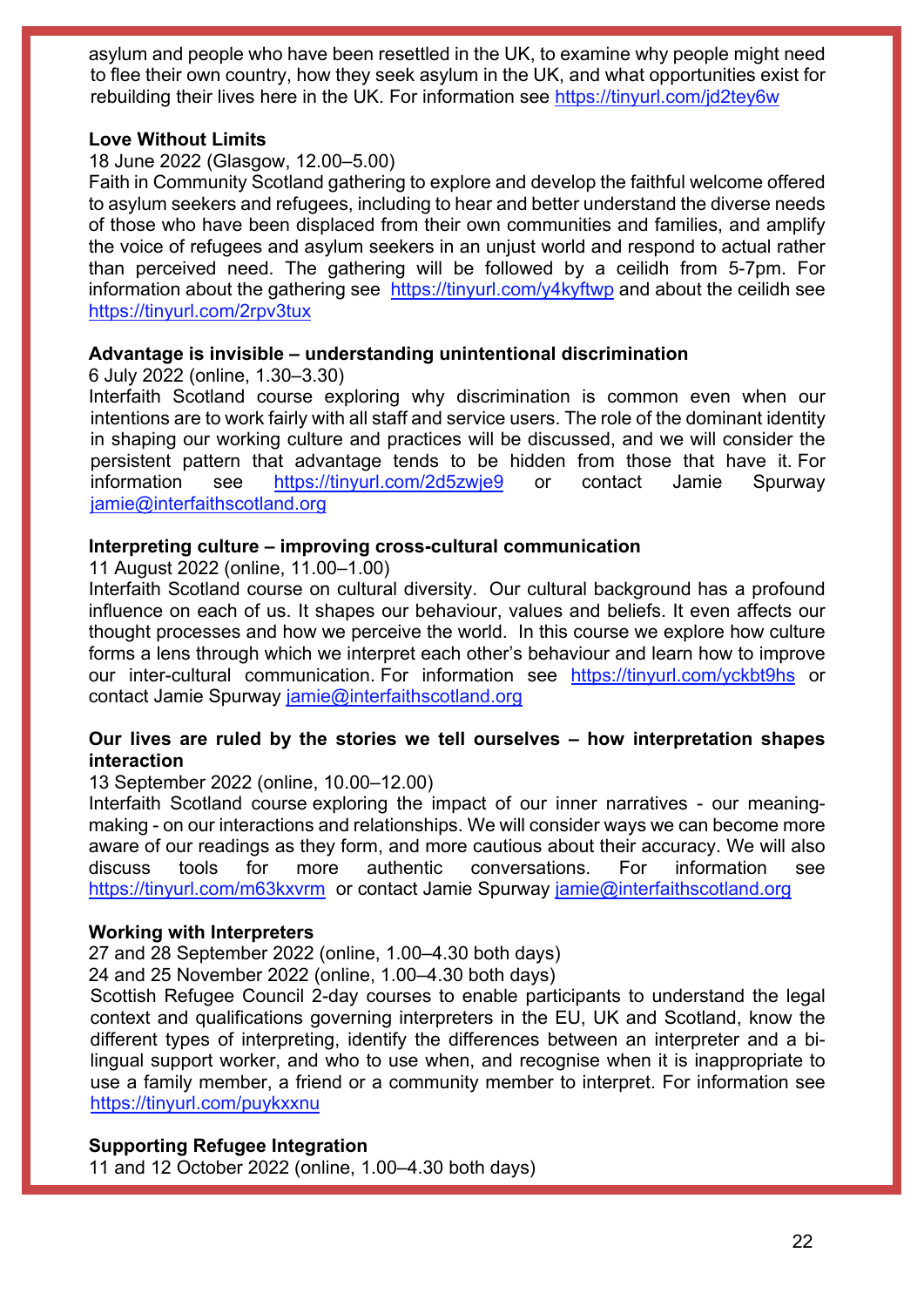15 and 16 December 2022 (online, 1.00–4.30 both days)

Scottish Refugee Council 2-day course to enable participants to understand the principles of a refugee-led integration framework, understand how dependency is created and how to build on people's resilience, and feel confident to facilitate refugee-led integration effectively. For information see<https://tinyurl.com/ukvn5rs5>

# **Introduction to Working with Religious Diversity**

26 October 2022 (online, 10.30–12.30)

Interfaith Scotland short course where delegates will improve their confidence in discussing and responding to the religion and belief of those they work with. We explore guiding principles behind working with religion and belief diversity. Then we take a closer look at the core beliefs and cultural practices of Islam, Sikhism and Judaism.For information see <https://tinyurl.com/2p88vnps> or contact Jamie Spurway [jamie@interfaithscotland.org](mailto:jamie@interfaithscotland.org)

# **Working with Unaccompanied Refugee Children**

10 and 11 November 2022 (online, 11.30–3.30 both days)

Scottish Refugee Council 2-day course to enable participants to recognise the legal difference between children seeking asylum, children who have been trafficked, refugees and migrants, appreciate the journeys that children have made to be in the UK including being trafficked, understand the Age Assessment process, identify the rights and entitlements of separated children, and become familiar with the statutory responsibilities of the Scottish Guardianship Service. For information see<https://tinyurl.com/3fedr5xn>

# **Intention versus impact – exploring challenges around group labels and unintended offence**

### 6 December 2022 (online, 1.30–3.30)

Interfaith Scotland short course exploring the language used to describe groups of people, particularly in relation to Protected Characteristics like race, disability, religion and belief. We also consider how we can respond to unintended interpretations, confusion or offence by exploring the difference between the speaker's intention and the impact on the listener. For information see <https://tinyurl.com/k9hz52pk> or contact Jamie Spurway [jamie@interfaithscotland.org](mailto:jamie@interfaithscotland.org)



# <span id="page-22-0"></span>**Useful Links**

**Scottish Parliament** <http://www.parliament.scot/>

**Scottish Government** <https://www.gov.scot/>

**UK Parliament** <http://www.parliament.uk/>

**GovUK (links to UK Government Departments)** <https://www.gov.uk/government/organisations>

**One Scotland** <http://onescotland.org/>

**Scottish Refugee Council** [http://www.scottishrefugeecouncil.org.uk](http://www.scottishrefugeecouncil.org.uk/) 

**Refugee Survival Trust** <https://www.rst.org.uk/>

**Freedom from Torture** <https://www.freedomfromtorture.org/>